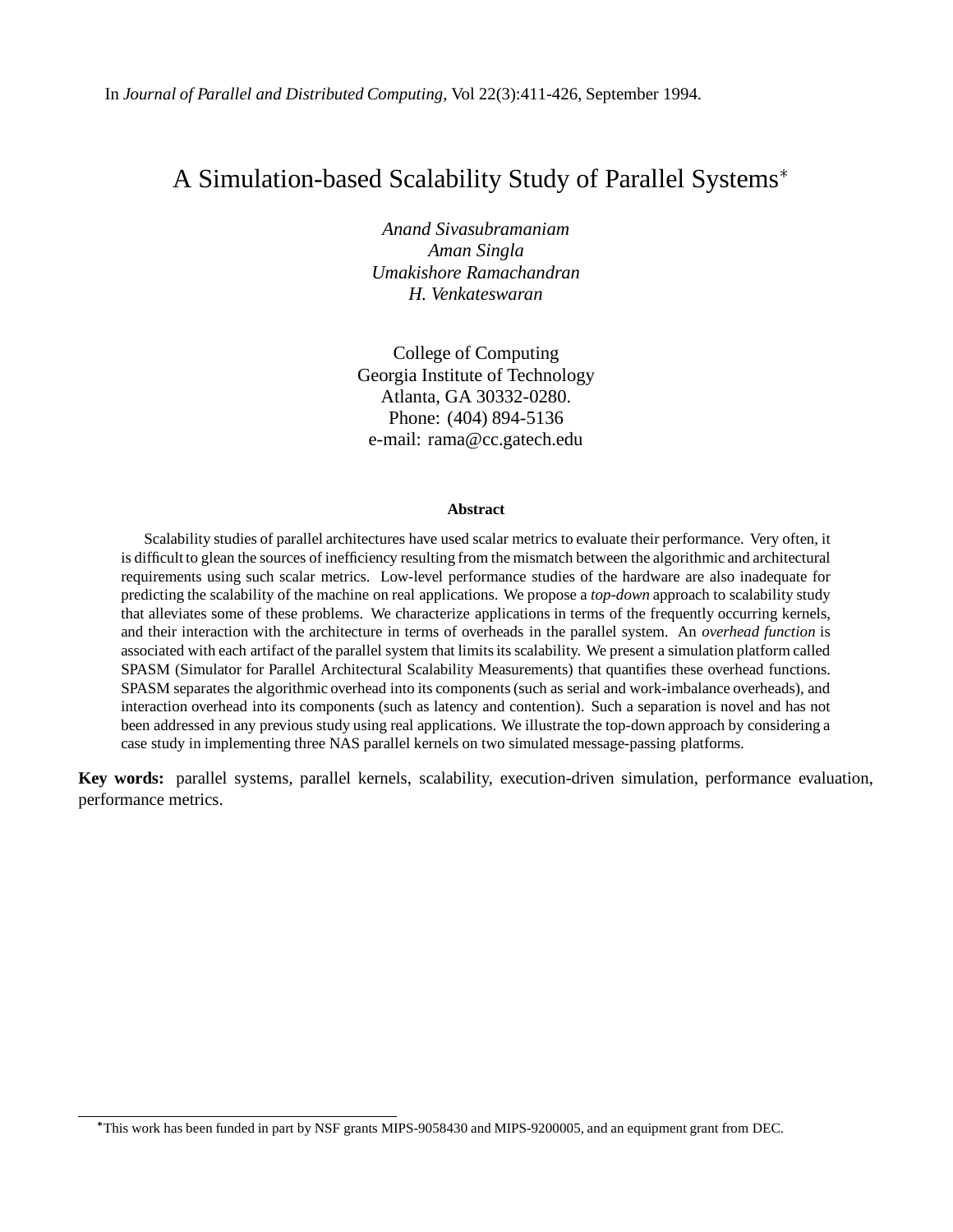## **1 Introduction**

With rapid advances in technology, the past decade has witnessed a proliferation of parallel machines, both in industry as well as in academia. Coupled with this evolution there has also been a growing awareness in the computer science community to go beyond pure algorithmic work to the actual experimentation of parallel algorithms on real machines. Algorithmic work has usually been based on abstract models of parallel machines that may not accurately capture the features of the architecture that are important from the performance standpoint. While machine models used in sequential algorithm design have been extremely successful in predicting the running time on uniprocessors within a constant factor, experimentation has revealed that parallel systems<sup>1</sup> do not enjoy the same luxury due to additional degrees of freedom. Analytical models for parallel systems are even more difficult to build and often use simplistic assumptions about the system to keep the complexity of such models tractable. *Scalability* is a notion frequently used to signify the "goodness" of parallel systems. A good understanding of this notion may be used to: select the best algorithm-architecture combination for a problem, identify algorithmic and architectural bottlenecks, predict the performance of an algorithm on an architecture with a larger number of processors, determine the optimal number of processors to be used for the algorithm and the maximum speedup that can be obtained, and glean insight on the influence of the algorithm on the architecture and vice-versa to enable us understand the scalability of other algorithm-architecture pairs.

Performance metrics such as speedup [2], scaled speedup [11], sizeup [28], experimentally determined serial fraction [14], and isoefficiency function [15] have been proposed for quantifying the scalability of parallel systems. While these metrics are extremely useful for tracking performance trends, they do not provide adequate information needed to understand the reason why an algorithm does not scale well on an architecture. An understanding of the interaction between the algorithmic and architectural characteristics of a parallel system can give us such information. Studies undertaken by Kung [16] and Jamieson [13] help identify some of these characteristics from a theoretical perspective, but they do not provide any means of quantifying their effects.

Several performance studies address issues such as latency, contention and synchronization. The limits on interconnection network performance [1, 21] and the scalability of synchronization primitives supported by the hardware [3, 19] are examples of such studies undertaken over the years. While such issues are extremely important, it is necessary to put the impact of these factors into perspective by considering them in the context of overall application performance. There are studies that use real applicationsto address specific issues like the effect of sharing in parallel programs on the cache and bus performance [10] and the impact of synchronization and task granularity on parallel

<sup>&</sup>lt;sup>1</sup>The term, parallel system, is used to denote an algorithm-architecture combination.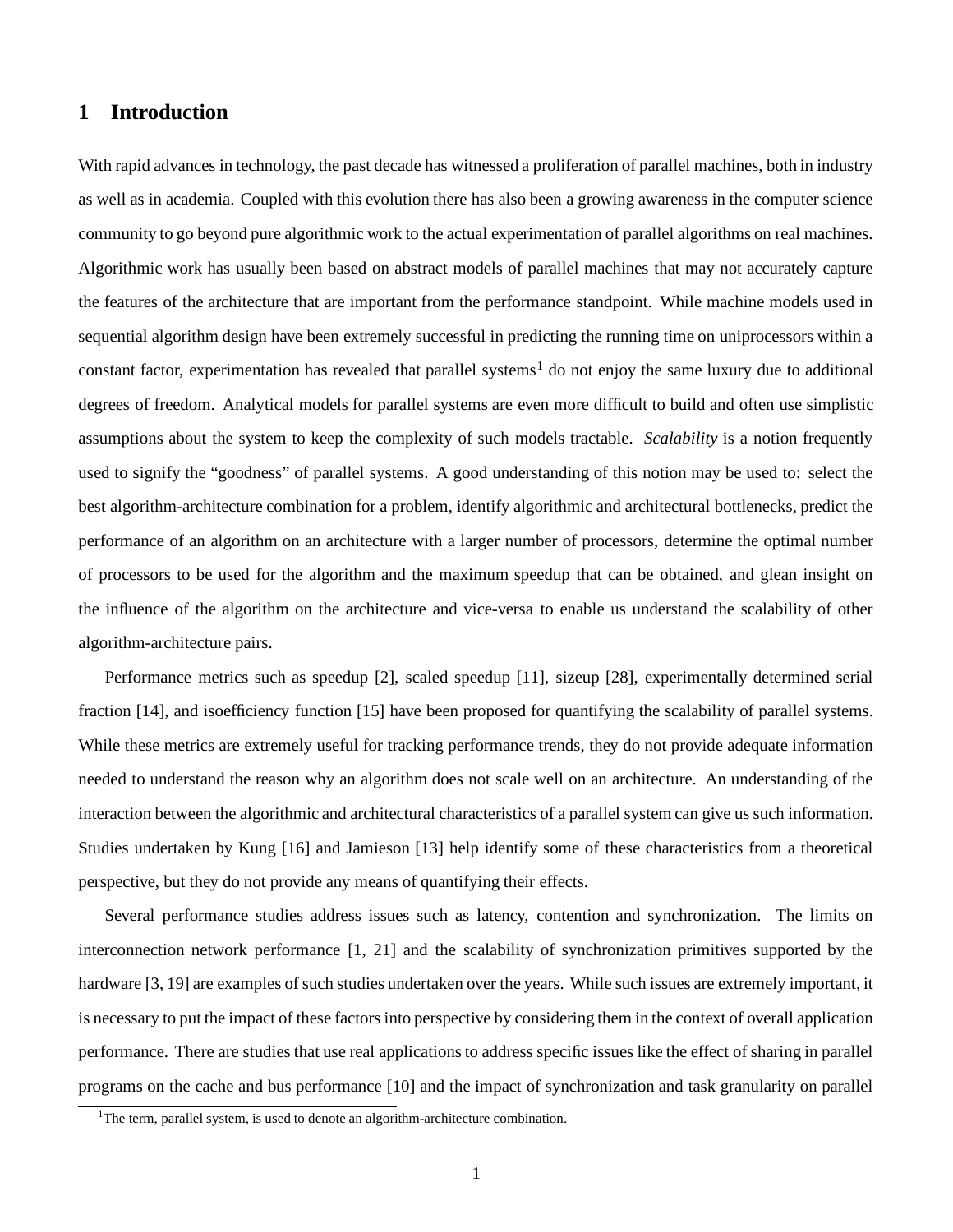system performance [6]. Cypher et al. [9], identify the architectural requirements such as floating point operations, communications, and input/output for message-passing scientific applications. Rothberg et al. [23] conduct a similar study towardsidentifying the cache and memory size requirements for several applications. However, there have been very few attempts at quantifying the effects of algorithmic and architectural interactions in a parallel system.

Since real-life applications set standards for computing, it is meaningful to use the same applications for the evaluation of parallel systems. We call such an application-driven approach as a *top-down approach to scalability study*. The main thrust of this approach is to identify important algorithmic and architectural artifacts that impact the performance of a parallel system, understand the interaction between them, quantify the impact of these artifacts on the execution time of an application, and use these quantifications in studying the scalability of a parallel system (section 2). To this end, we have developed a simulation platform called SPASM (Simulator for Parallel Architectural Scalability Measurements), which identifies different *overhead functions* that help quantify deviations from ideal behavior of a parallel system (section 3).

The following are the important contributions of this work:

- We propose a top-down approach to the performance evaluation of parallel systems.
- We define the notion of *overhead functions* associated with the different algorithmic and architectural characteristics to quantify the scalability of parallel systems.
- We separate the algorithmic overhead into a *serial* component and a *work-imbalance* component. We also isolate the overheads due to *network latency* (the actual hardware transmission time of a message in the network) and *contention* (the amount of time spent in the network waiting for a resource to become free) from the overall execution time of an application. We are not aware of any other work that separates these overheads in the context of real applications, and believe that such a separation is very important for understanding the interaction between algorithms and architectures.
- We design and implement a simulation platform that incorporates these methods for quantifying the overhead functions.

This work is part of a larger project which aims at understanding the significant issues in the design of scalable parallel systems using the above-mentioned top-down approach. In our earlier work, we studied issues such as task granularity, data distribution, scheduling, and synchronization, by implementing frequently used parallel algorithms on shared memory [25] and message-passing [24] platforms. In [27], we illustrate the top-down approach for the scalability study of shared memory systems. In this paper, we conduct a similar study for message-passing systems.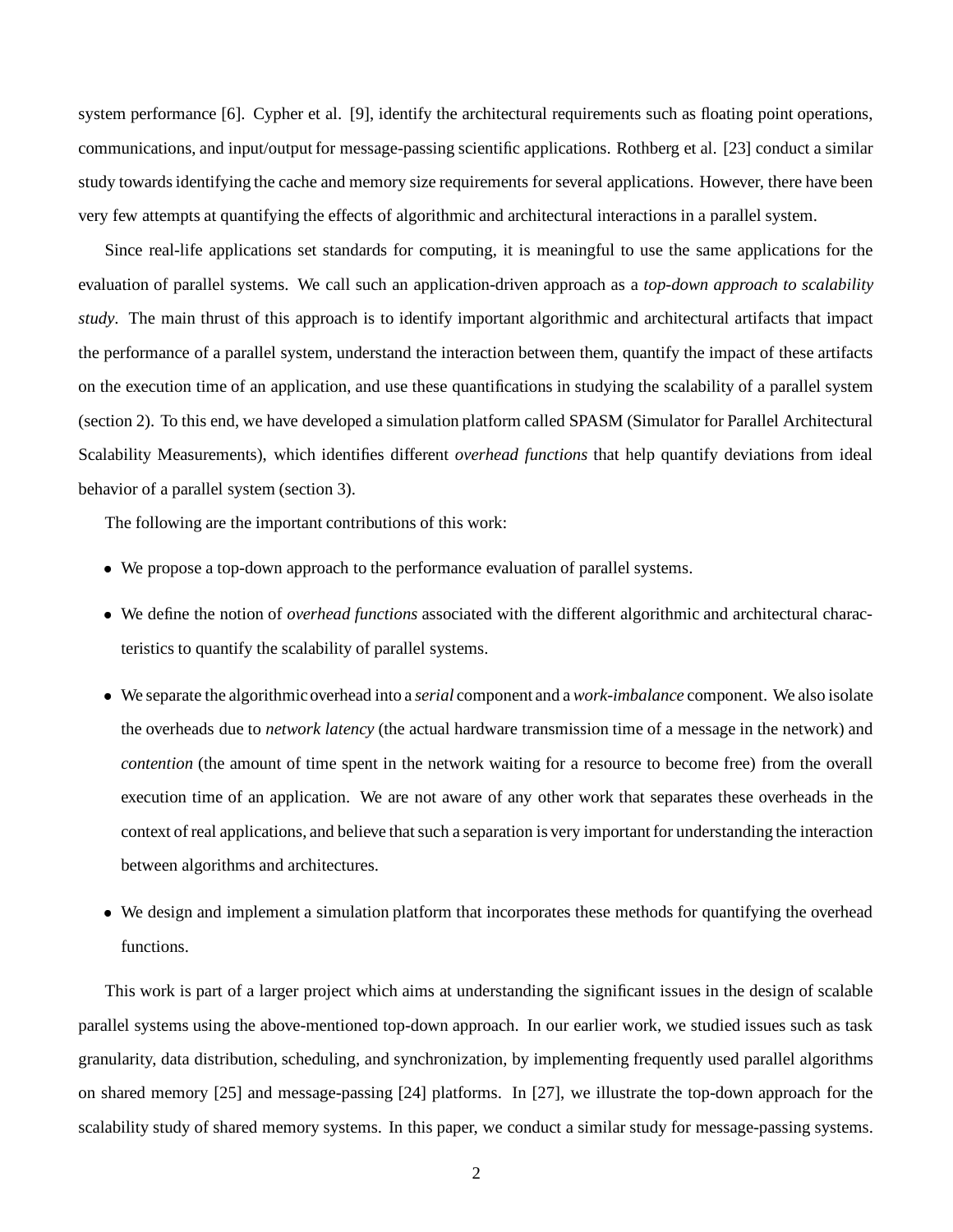In a related paper [26] we evaluate the use of abstractions for the network and locality in the context of simulating cache-coherent shared memory multiprocessors.

We illustrate the top-down approach through a case study, implementing three NAS parallel kernels [4] on two message-passing platforms (a bus and a binary hypercube) simulated on SPASM. The algorithmic characteristics of these kernels are discussed in Section 4, details of the two architectural platforms are presented in Section 5, and the results of our study are summarized in Section 6. Based on these results we present the scalability implications for these two systems with respect to these kernels in Section 7. Concluding remarks and directions for future research are given in Sections 8 and 9.

## **2 Top-Down Approach**

Adhering to the RISC ideology in the evolution ofsequential architectures, we would like to use *real world applications* in the performance evaluation of parallel machines. However, applications normally tend to contain large volumes of code that are not easily portable, and a level of detail that is not very familiar to someone outside that application domain. Hence, computer scientists have traditionally used parallel algorithms that capture the interesting computation phases of applications for benchmarking their machines. Such abstractions of real applications that capture the main phases of the computation are called *kernels*. One can go even lower than kernels by abstracting the main *loops* in the computation (like the Lawrence Livermore loops [18]) and evaluating their performance. As one goes lower in the hierarchy, the outcome of the evaluation becomes less realistic. Even though an application may be abstracted by the kernels inside it, the sum of the times spent in the underlying kernels may not necessarily yield the time taken by the application. There is usually a cost involved in moving from one kernel to another such as the data movements and rearrangements in an application that are not part of the kernels that it is comprised of. For instance, an efficient implementation of a kernel may need to have the input data organized in a certain fashion which may not necessarily be the format of the output from the preceding kernel in the application. Despite its limitations, we believe that the scalability of an application with respect to an architecture can be captured by studying its kernels, since they represent the computationally intensive phases of an application. Therefore, we have used kernels in this study, in particular the NAS parallel kernels [4] that have been derived from a large number of Computational Fluid Dynamics applications.

Parallel system overheads may be broadly classified into a purely algorithmic component (*algorithmic overhead*), and a component arising from the interaction of the algorithm and the architecture (*interaction overhead*). The algorithmic overhead is due to the inherent *serial* part [2] and the *work-imbalance* in the algorithm. Isolating these two components of the algorithmic overhead would help in re-structuring the algorithm to improve its performance.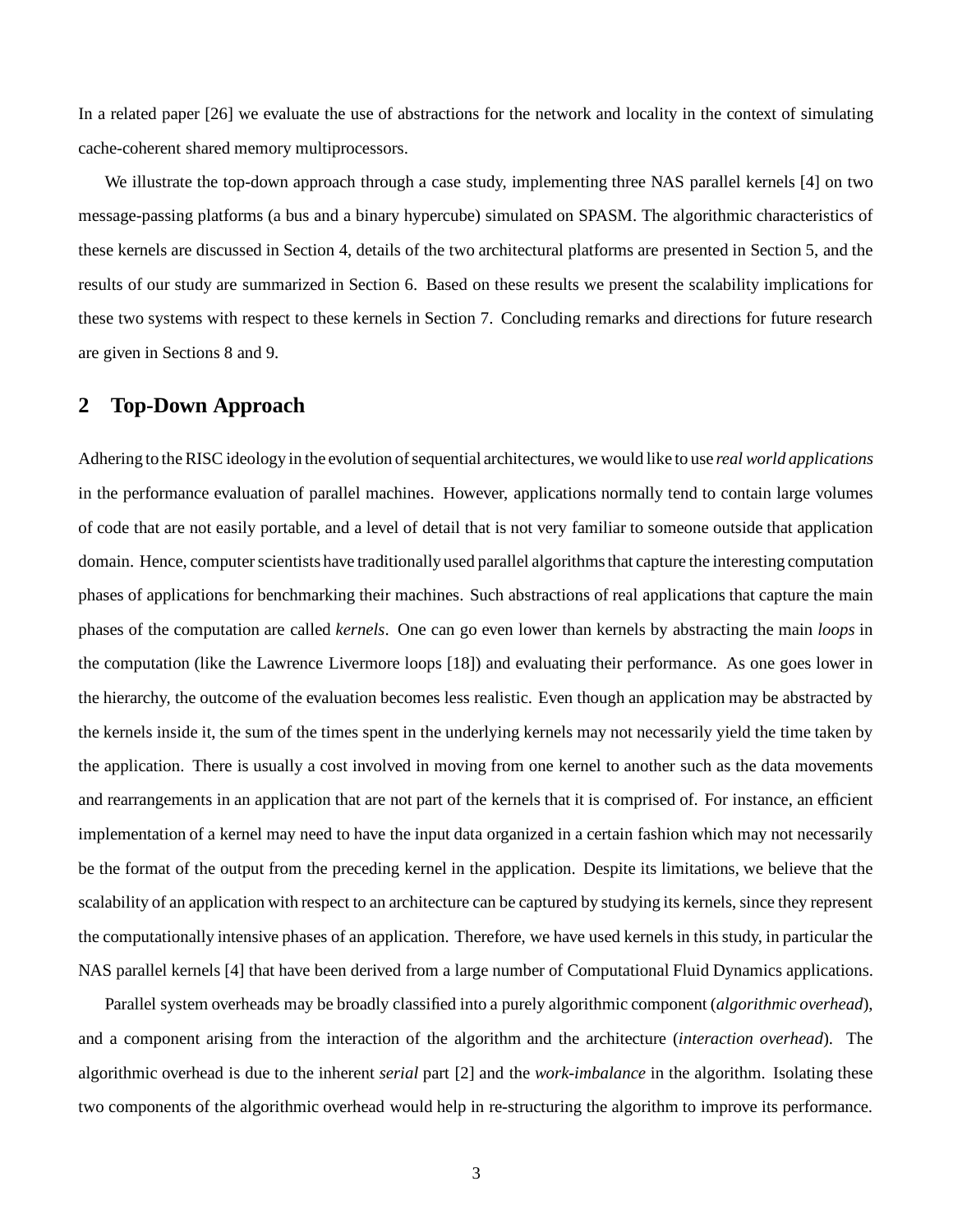Algorithmic overhead is the difference between the linear curve and that which would be obtained by executing the algorithm on an ideal machine such as the PRAM [30] (the "ideal" curve in Figure 1). Such a machine idealizes the parallel architecture by assuming an infinite number of processors, and unit costs for communication and synchronization. Hence, the real execution could deviate significantly from the ideal execution due to overheads such as latency, contention, synchronization, scheduling and cache effects. These overheads are lumped together as the interaction overhead. To fully understand the scalability of a parallel system it is important to isolate the influence of each component of the interaction overhead on the overall performance. For instance, in an architecture devoid of network contention, the communication pattern of the application would dictate the latency overhead, and its performance may lie between the ideal curve and the real execution curve (see Figure 1).

The key elements of our top-down approach for studying the scalability of parallel systems are:

- experiment with real world applications.
- identify parallel kernels that occur in these applications.
- study the interaction of these kernels with architectural features to separate and quantify the overheads in the parallel system.
- use these overheads for predicting the scalability of parallel systems.

#### **2.1 Implementing the Top-Down Approach**

Scalability study of parallel systems is complex due to the several degrees of freedom that exist in them. Experimentation, simulation, and analytical models are three techniques that have been commonly used for such studies. But each has its own limitations. We adopted the first technique in our earlier work by experimenting with frequently used parallel algorithms on shared memory [25] and message-passing [24] platforms. Experimentation is important and useful for scalability studies of existing architectures, but has certain limitations. The underlying hardware is fixed making it impossible to study the effect of changing individual architectural parameters, and it is difficult if not impossible to separate the effects of different architectural artifacts on the performance since we are constrained by the performance monitoring support provided by the parallel system. Further, monitoring program behavior via instrumentation can become intrusive yielding inaccurate results.

Analytical models have often been used to give gross estimates for the performance of large parallel systems. In general, such models tend to make simplistic assumptions about program behavior and architectural characteristics to make the analysis using the model tractable. These assumptions restrict their applicability for capturing complex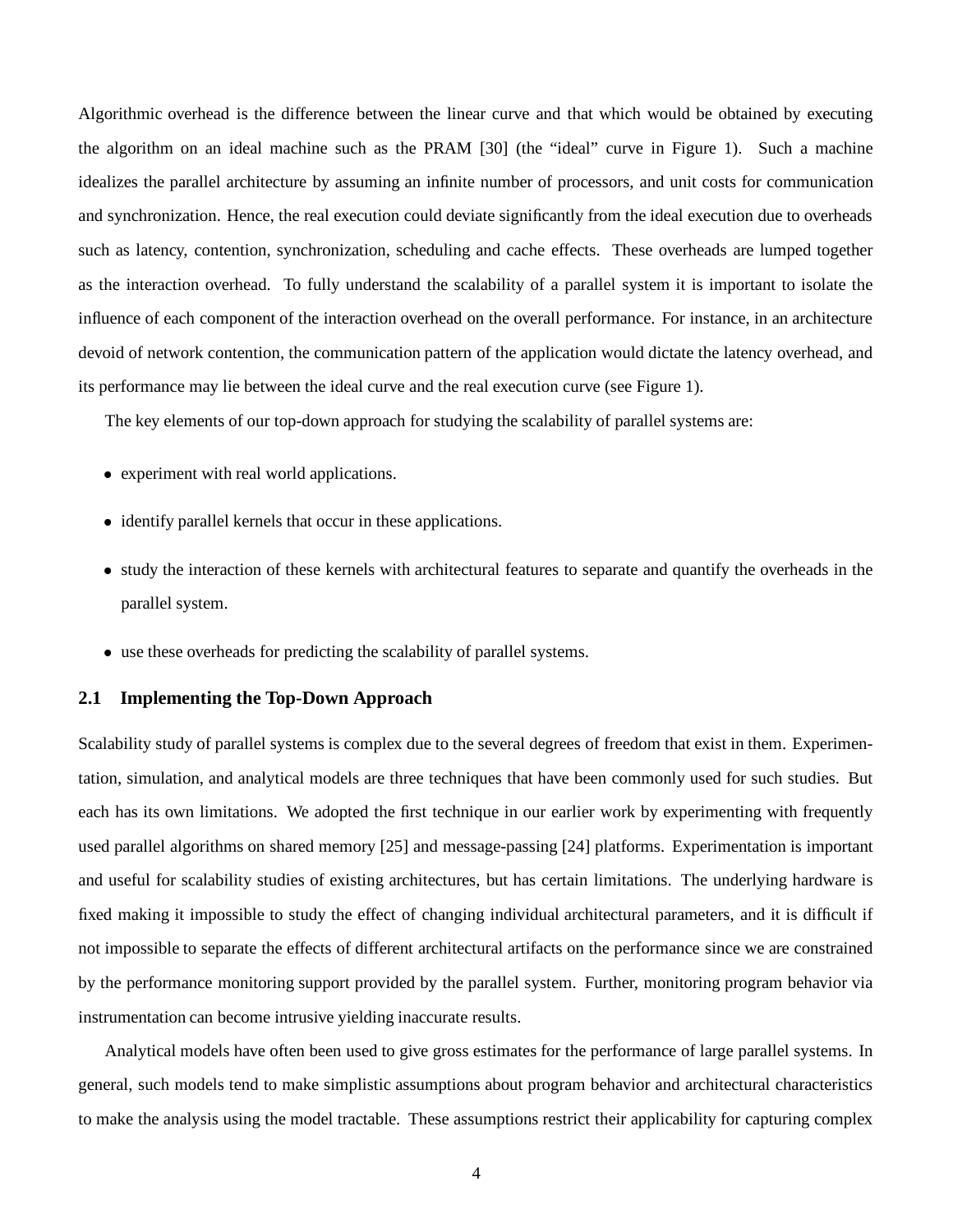interactions between algorithms and architectures. For instance, models developed in [17, 29, 8] are mainly applicable to algorithms with regular communication structures that can be predetermined before execution of the algorithm. Madala and Sinclair [17] confine their studies to synchronous algorithms while [29] and [8] develop models for regular iterative algorithms. However, there exist several applications [23] with irregular data access, communication, and synchronization characteristics which cannot always be captured by such simple parameters. Further, an application may be structured to hide a particular overhead such as latency by overlapping computation with communication. It may be difficult to capture such dynamic program behavior using analytical models. Similarly, several other models make assumptions about architectural characteristics. For instance, the model developed in [20] ignores data inconsistency that can arise in a cache-based multiprocessor during the execution of an application and thus does not consider the coherence traffic on the network.

The main focus of our top-down approach is to quantify the overheads that arise from the interaction between the kernels and architecture and their impact on the overall execution of the application. It is not clear that these overheads can be easily modeled by a few parameters. Therefore, we use simulation for quantifying and separating the overheads. Experimentation is used in conjunction with simulation to understand the performance of real applications on real architectures, and to identify the interesting kernels that occur in these applications for subsequent use in the simulation studies. Simulation also has its limitations. It may not always be possible to predict system scalability with simulation owing to resource (time and space) constraints. But we believe that simulation can complement the analytical technique by using the datapoints obtained from simulation, which are closer to reality, as a feedback to refine existing models for predicting the scalability of larger systems. Further, our simulator can also be used to validate existing analytical models using real applications.

Our simulation platform (SPASM) provides an elegant set of mechanisms for quantifying the different overheads discussed earlier. The algorithmic overhead is quantified by computing the time taken for execution of a given parallel program on an ideal machine such as the PRAM [30] and measuring its deviation from a linear speedup curve. Further, we separate this overhead into that due to the serial part (*serial overhead*) and that due to work imbalance (*work-imbalance overhead*). The interaction overhead is also separated into its component parts. We currently do not address scheduling overheads by assuming that the number of processes spawned in a parallel program is equal to the number of processors in the simulated machine, and that a process is bound to a processor and does not migrate<sup>2</sup>. We have also confined ourselves to message-passing platforms in this study, where synchronization and communication are intertwined. Thus the interaction overhead is quantified using the *latency overhead function* and the *contention*

<sup>2</sup>We do not distinguish between the terms, *process*, *processor* and *thread*, and use them synonymously.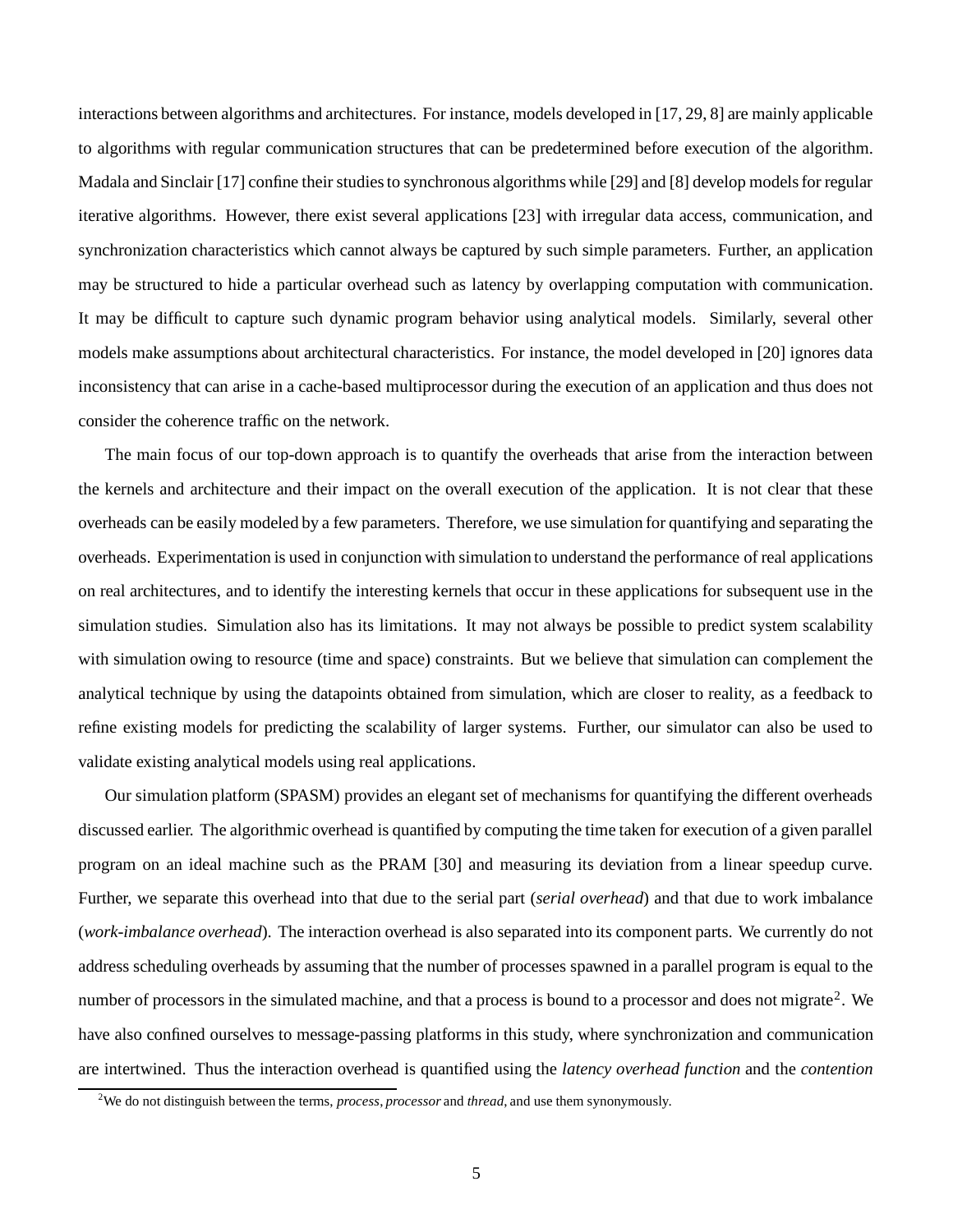*overhead function* that are described in the next section. In a shared memory platform, it would be interesting to consider the impact of communication and synchronization in the algorithm on latency and contention separately but such issues are beyond the scope of this paper. For the rest of this paper, we confine ourselves to the only two aspects of the interaction overhead that are germane to this study, namely, latency and contention.

## **3 SPASM**

SPASM (Simulator for Parallel Architectural Scalability Measurements) is an execution-driven simulator that enables us to conduct a variety of scalability measurements of parallel applications on a number of simulated hardware platforms. SPASM has been written using CSIM, a process oriented sequential simulation package, and currently runs on SPARCstations. SPASM provides support for process control, communication and synchronization. The input to the simulator are parallel applications written in C, which are compiled and linked with the simulator libraries.

Architectural simulators have normally tended to be very slow, making it tediousto get a wide range of data points on realistic problems. Simulating the entire instruction set of a processor can slow down the simulation considerably. Since the thrust of this study is to understand interesting characteristics of parallel machines and their impact on the algorithm, instruction-level simulation is not likely to contribute extensively to this understanding. Hence, we have confined ourselves to simulating the interesting aspects of parallel machines. The bulk of the processor instruction streams is executed at the speed of the native processor (the SPARC in this case) and only those instructionsthat could potentially involve the network are simulated by SPASM. Examples of such instructions include sends and receives on a message-passing platform, and loads and stores on a shared memory platform. Such instructions are trapped by our simulator and simulated exactly according to the semantics of these instructions on each particular platform. SPASM reconciles the real time with the simulated time using these trapped instructions. Upon such a trap, SPASM computes the time for the block of instructions that were executed at the native speed since the previous trap and updates the simulation clock of the processor. This strategy has considerably lowered the simulation time which is at most a factor of two compared to the real time for the applications considered. This strategy has also been used in other recent simulation studies [5, 7, 22].

The novel feature of our simulation study is the separation of overheads in a parallel system. Providing the functionality that is needed for such a separation requires a considerable amount of instrumentation. There exist simulators in the public domain (such as Proteus [5]) that provide certain basic functionality. We have used CSIM as the starting point since the programming effort to provide the needed functionality is comparable whether we used a basic process-based simulation package such as CSIM or any other architecture simulator.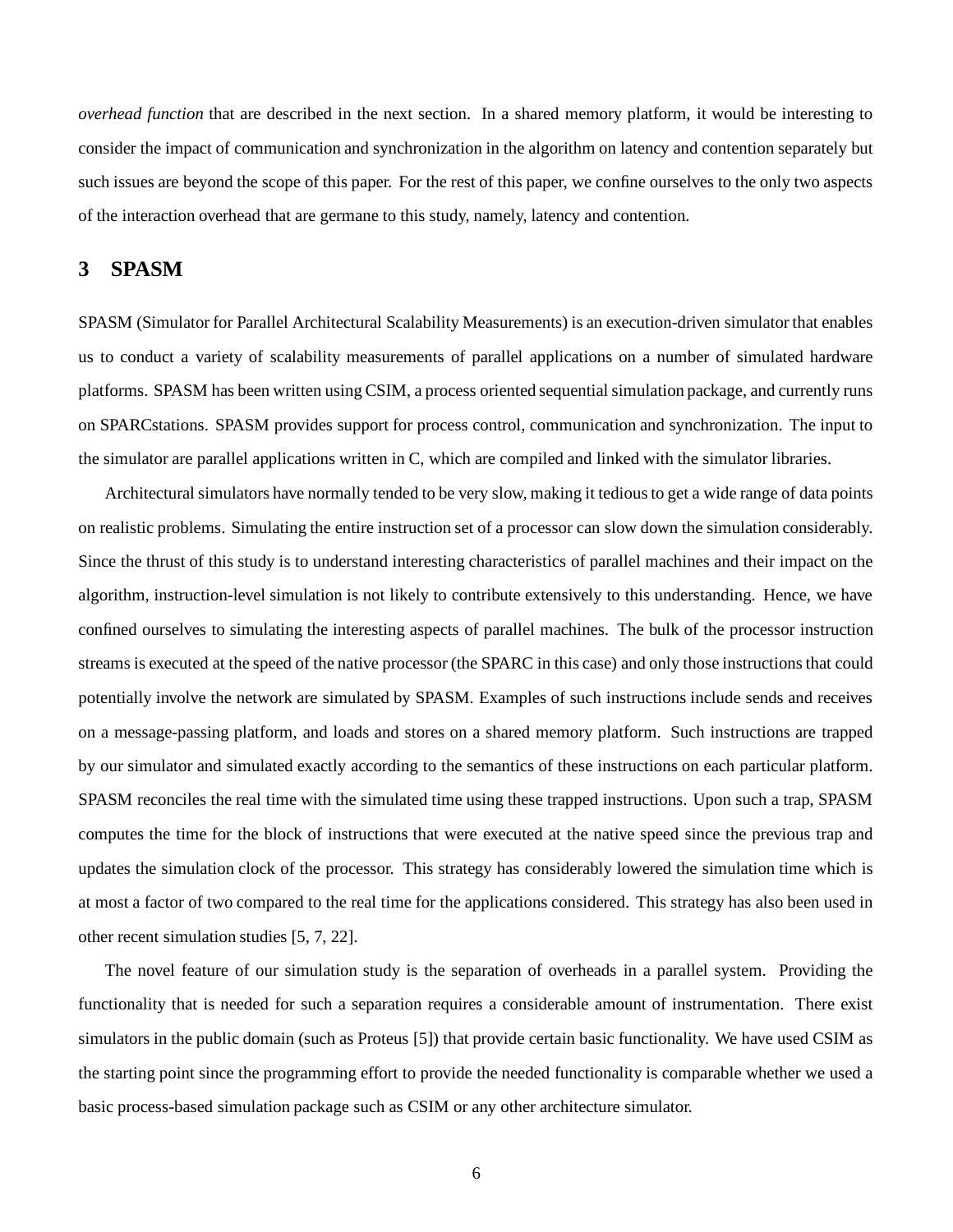Figure 2 depicts the architecture of our simulation platform. Each node in the parallel machine is abstracted by a processor (PE), a cache module (Cache) and a network interface (NI). These three entities are implemented as CSIM processes. The CSIM process representing a processor executes the code associated with the corresponding thread of control in the parallel program. These processes execute at the speed of the native processor until they encounter an instruction that needs to be trapped by the simulator like a load/store on a shared memory platform or a send/receive on a message-passing platform. On a shared memory platform, the processor issues load/store requests to its cache module. The cache module services the request, invoking the network interface if required. Since the shared memory platform is beyond the purview of this study, we do not discuss any further details of its implementation. On a message-passing platform, the processor interacts directly with the network interface. On a send, the processor creates a message (a data structure) and places it in a mailbox. The network interface picks up the message from the mailbox, determines the routing information, waits for the relevant links of the network to become free, accounts for the software and hardware overheads, and delivers the message to the mailbox of the destination processor On a synchronous receive, the processor blocks until a message appears in its mailbox.

The system parameters that can be specified to SPASM are: the *number of processors (p)*, the *clock speed* of the processor<sup>3</sup> , the *hardware bandwidth* of the links in the network, the *switching delay*, the *software latency* for transmission of a message and the sustained *software bandwidth*.

#### **3.1 Metrics**

SPASM provides a wide range of statistical information about the program execution. It givesthe *total time* (simulated time) which is the maximum of the running times of the individual parallel processors. This is the time that would be taken by an execution of the parallel program on the target parallel machine. *Speedup* using processors is measured as the ratio of the total time on 1 processor to the total time on  $p$  processors.

*Ideal time* is the total time taken by a parallel program to execute on an ideal machine such as the PRAM. It includes the algorithmic overhead but does not include the interaction overhead. SPASM simulates an ideal machine to provide this metric. As we mentioned in Section 2, the difference between the linear time and the ideal time gives the algorithmic overhead.

A processor may wait for an event (such as a synchronization or a communication operation) even before the event occurs. For the message passing platform being considered the only events are the sending and receiving of messages. If a receive is posted prior to the matching send, then the difference between the two times is due to skews

 $3E$ ven though we assume that each processor is a SPARC chip, we can vary the clock speed of the simulated chip which provides us with a convenient mechanism for varying the computation to communication ratio and studying the scalability of future systems built with faster processors.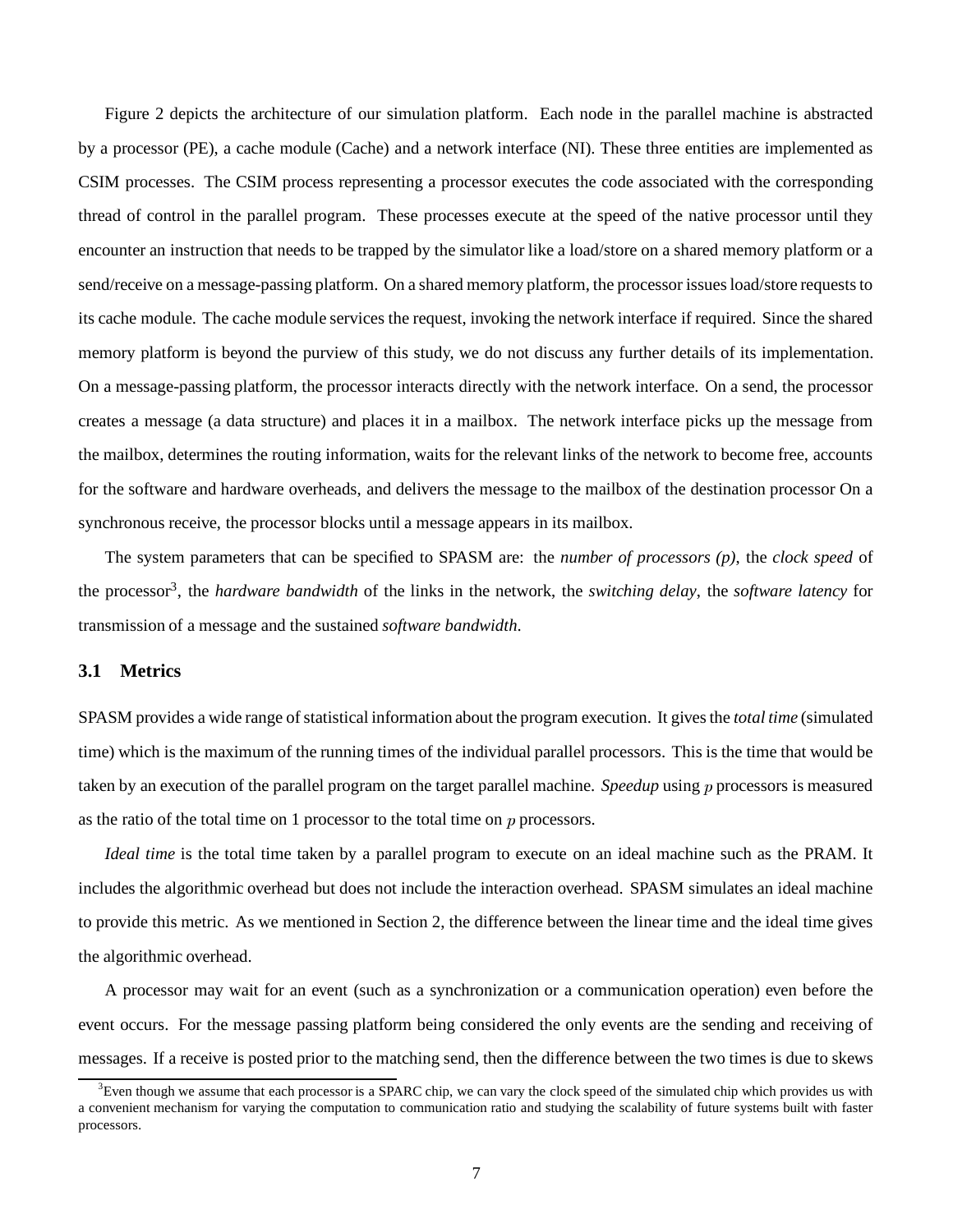between the processors and is called the *wait time* of a processor. In an ideal machine, the wait time is entirely due to the work-imbalance overhead, and is a metric provided by SPASM. The difference between the algorithmic overhead and the work-imbalance overhead gives the serial overhead in the algorithm.

As mentioned in section 2, we would like to isolate the effects of latency and contention in the system. In a network with no contention, the overhead of a message would be purely due to software and hardware latencies for communication. Each processor performing a blocking receive is expected to see this latency when all other conditions are ideal. The sum of all these overheads incurred by a processor is called the *Network Latency*  $(f_l(p))$ . But this may not necessarily reflect the *real* latencies observed by a processor since some of it may be hidden by the overlap of computation with communication. We call the latency *observed* by a processor as the *latency overhead function*  $(f_L(p))$ . SPASM gives the network latency of a processor as well as the latency overhead function seen by a processor. SPASM measures the latter entity by time-stamping messages at the sending processor. SPASM checks to see if the destination processor posted a receive for the message after it was sent in which case only a corresponding part of the network latency is accounted for as the latency overhead. If the destination processor posted a wait for the message before it was sent, then the entire network latency is charged to it as the latency overhead.

As with latency, SPASM provides information about the *network contention*  $(f_c(p))$  that a processor is supposed to incur and the *contention overhead function*  $(f_C(p))$  actually observed by the processor at the receiving end. Network contention incurred by a processor is the sum of all the waiting times (due to network links not being available) for all the messages that it receives. A processor may choose to hide a part of this contention by overlapping computation with communication, or a processor may simply find a message already available when it posts a receive (in which case it does notsee any contention). The contention actually *observed* by a processor is called the *contention overhead function*  $(f_C(p))$ . SPASM calculates this overhead using time-stamped messages and the time that would have been taken by a message on a contention-free network (i.e. the network latency).

The wait time experienced by a processor on a real machine includes the work-imbalance overhead (a purely algorithmic characteristic), as well as processor skews introduced due to the latency and contention experienced by the earlier messages. Let us denote, the wait times due to work-imbalance, latency, and contention by  $W_w$ ,  $W_l$ , and  $W_c$ ; and the wait times measured by SPASM on an ideal machine, real machine with a contention-free network, and the real machine by  $W_i$ ,  $W_f$ , and  $W_r$  respectively. Then the component wait times can be computed using the following expressions:

> $W_w = W_i$  $W_l = W_f - W_i$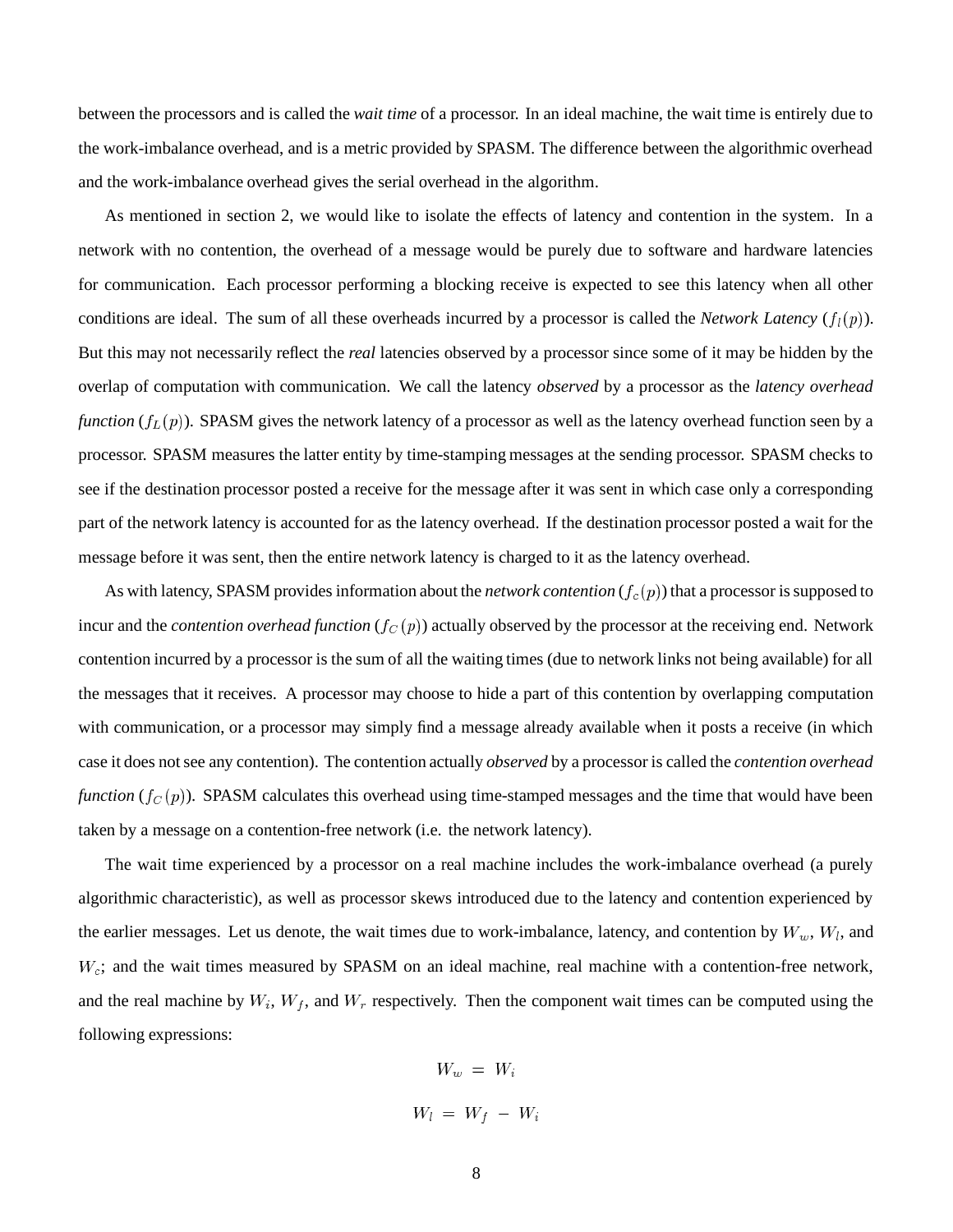$$
W_c = W_r - W_f
$$

From the above discussion, it follows that:

 $TotalTime = IdealTime + f<sub>L</sub>(p) + f<sub>C</sub>(p) + W<sub>r</sub>$ 

SPASM also provides statistical information about the network. It gives the utilization of each link in the network and the average queue lengths of messages at any particular link. Thisinformation can be useful in identifying network bottlenecks and for comparing the merits of different networks. Thus the metrics identified by SPASM quantify the algorithmic overhead and the interesting components of the interaction overhead.

## **4 Algorithmic Characteristics**

Kernels are abstractions of the major phases of computation in an application that account for the bulk of the execution time. A *parallel kernel* is characterized by the data access pattern, the synchronization pattern, the communication pattern, the computation granularity (which is the amount of work done between synchronization points), and the data granularity (which is the amount of data manipulated between synchronization points). The last two together define the task granularity of the parallel kernel. These attributes are as seen from the point of view of the individual processors implementing the parallel kernel. If the parallel kernel is implemented using the message-passing style, then the data access pattern becomes unimportant (except for any cache effects) since all data accesses are to private memory. Further, the synchronization is usually merged with the communication in such an implementation. On the other hand, if a shared memory programming style is used, the communication pattern is not explicit and gets merged with the data access pattern.

The Numerical Aerodynamic Simulation (NAS) program at NASA Ames has identified a set of kernels [4] that are representative of a number of large scale Computational Fluid Dynamics codes. In this study, we consider three of these kernels for the purposes of illustrating the top-down approach using SPASM. In this section, we identify their characteristics in a message-passing style implementation.

EP is the "Embarrassingly Parallel" kernel that generates pairs of Gaussian random deviates and tabulates the number of pairs in successive square annuli. This problem is typical of many Monte-Carlo simulation applications. The kernel is computation bound and has little communication among the processors. A large number of floating point random numbers is calculated and a sequence of floating point operations is performed on them. The computation granularity of this section of the code is considerably large and is linear in the number of random numbers (the problem size) calculated. A data size of 64K pairs of random numbers has been chosen in this study. The operation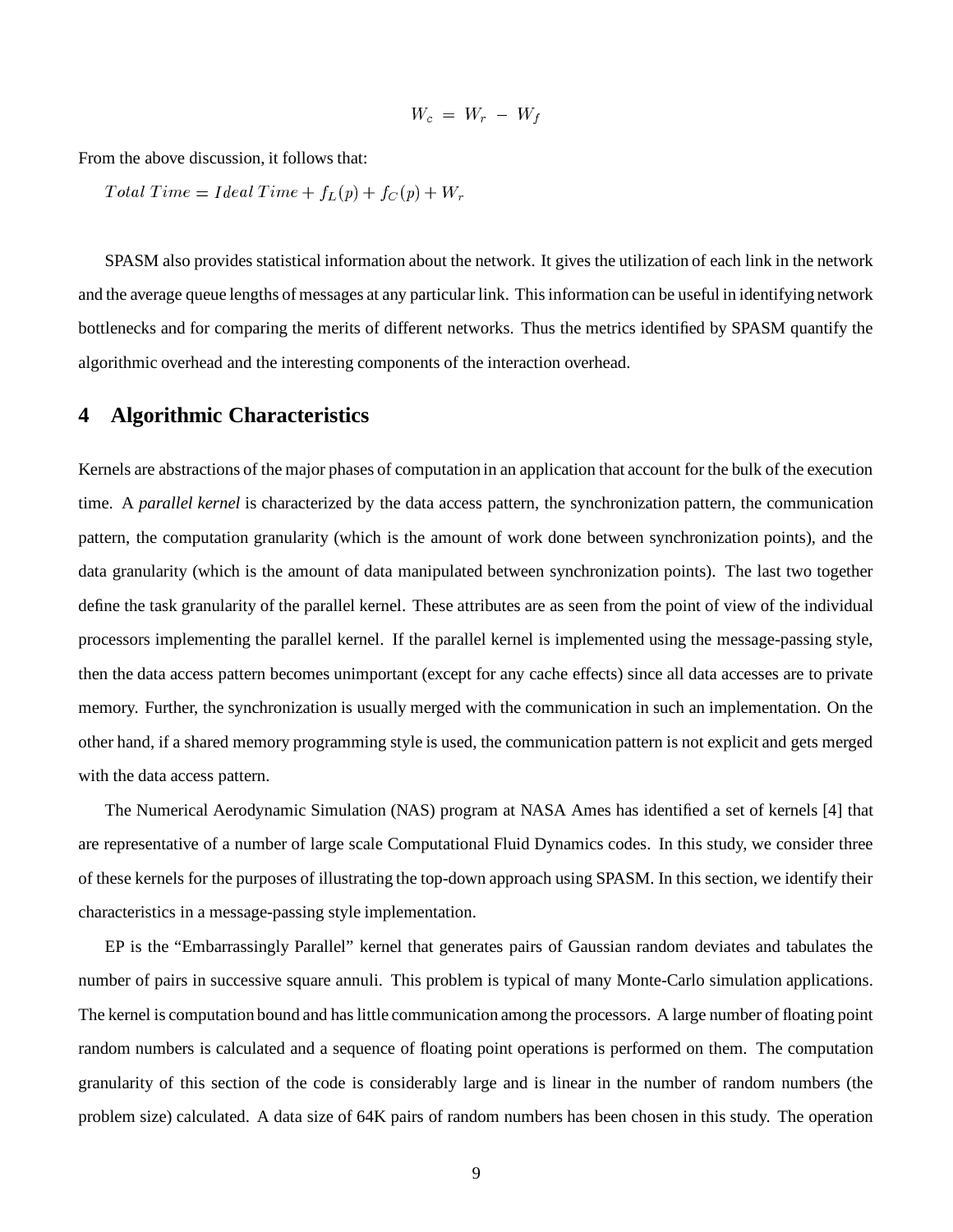performed on a computed random number istotally independent of the other random numbers. The processor assigned to a random number can thus execute all the operations for that number without any external data. Hence the data granularity is meaningless for this phase of the computation. Towards the end of this computation phase, a few global sums are calculated by using a logarithmic reduce operation. In step  $i$  of the reduction, a processor receives data from another which is a distance  $2<sup>i</sup>$  away and performs an addition of the received value with a local value. The size of the data exchanged (data granularity) in these logarithmic communication steps is 4 bytes (an integer). The computation granularity between these communication steps can lead to work imbalance since the number of participating processors halves after each step of the logarithmic reduction. However, since the computation is a simple addition, it does not cause any significant imbalance for this kernel. The amount of local computation in the initial computation phase overshadows the communication performed by a processor suggesting a near linear speedup curve on most machines (unless the processing speed is to reach unrealistic limits). Table I summarizes the characteristics of the EP kernel.

IS is the "Integer Sort" kernel that uses bucket sort to rank a list of integers which is an important operation in "particle method" codes. A list of 64K integers with 2K buckets is chosen for this study. The input data is equally partitioned among the processors. Each processor maintains its own copy of the buckets for the chunk of the input list that is allocated to it. Hence, updates to the buckets, for the chunk of data allocated to a processor, is an entirely local operation to the processor. This computation phase is again linear in the problem size but the granularity of the computation is not as intensive as in EP. The processing of each list element needs only the update (an integer addition) of the corresponding local bucket. The buckets are then merged using a logarithmic reduce operation and propagated back to the individual processors. The logarithmic operation takes place as in EP, the difference being in the computation granularity and the data granularity (size of the messages exchanged). The message size (data granularity) in the communication steps is 8Kbytes (2K integers). The computation granularity of the reduction is not a simple addition as in EP, but involves an integer addition for each of the buckets. This can lead to non-trivial algorithmic work imbalance depending on the chosen bucket size. The data size is chosen to be 64Kbytes with 2K buckets to illustrate this work imbalance. Each processor then uses the merged buckets to calculate the rank of an element in its chunk of the input list. This phase of the kernel exhibits the same characteristics as the first computation phase (updating the local buckets). Table II summarizes the characteristics of the IS kernel.

CG is the "Conjugate Gradient" kernel which uses the Conjugate Gradient method to estimate the smallest eigenvalue of a symmetric positive-definite sparse matrix with a random pattern of non-zeroes that is typical of unstructured grid computations. A sparse matrix of size 1400X1400 containing 100,300 non-zeroes has been used in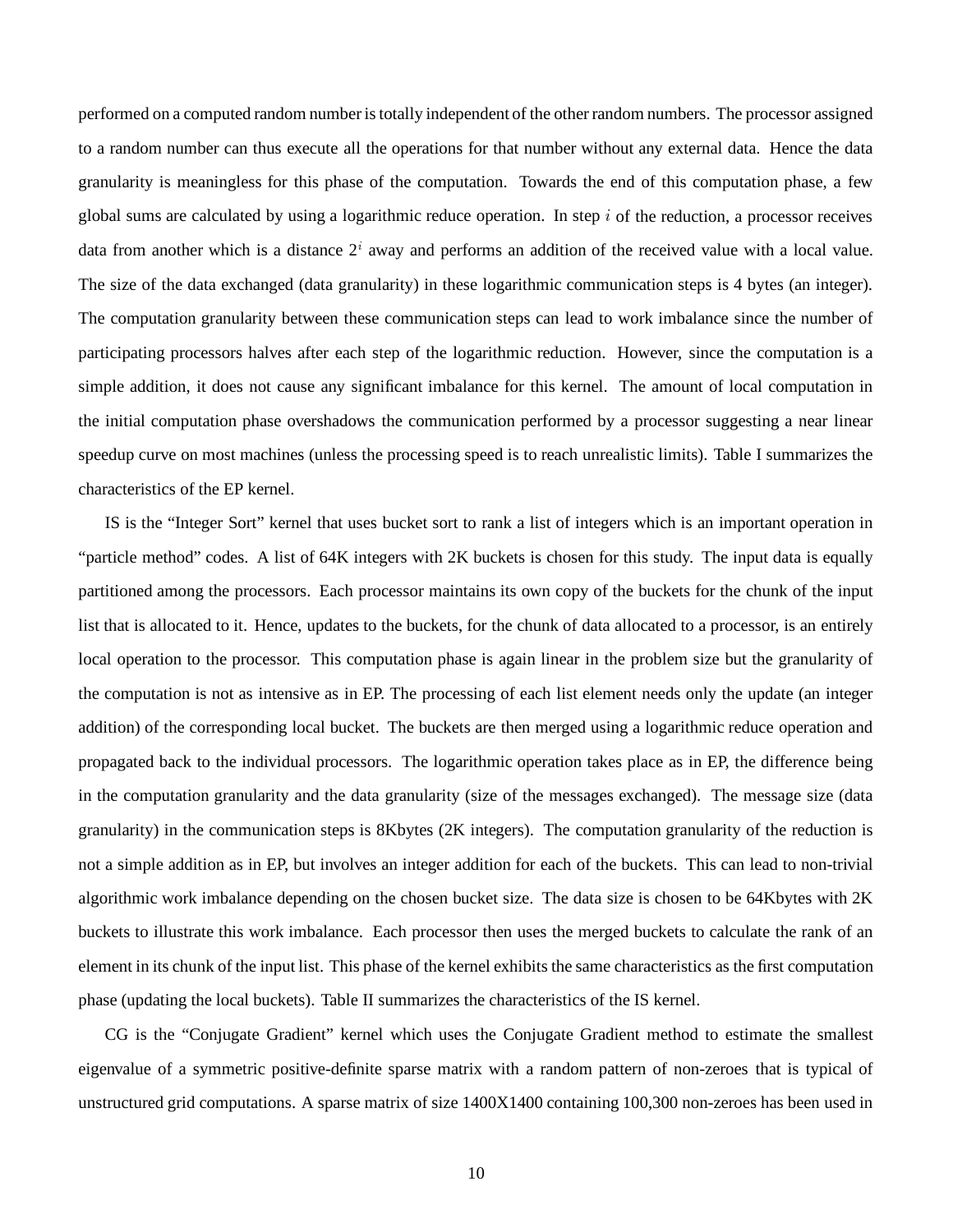the study. This kernel lies between EP and IS with respect to computation to communication ratio requirements. The sparse matrix and the vectors are partitioned by rows assigning an equal number of contiguous rows to each processor. The kernel performs twenty five iterations in trying to approximate the solution of a system of linear equations using the Conjugate Gradient method. Each iteration involves the calculation of a sparse matrix-vector product and two vector-vector dot products. These are the only operations that involve communication. The computation granularity between these operations is linear in the number of rows (the problem size) and involves a floating point addition and multiplication for each row. The vector-vector dot product is calculated by first obtaining the intermediate dot products for the elements in the vectors local to a processor. This is again a local operation with a computation granularity linear in the number of rows assigned to a processor with a floating point multiplication and addition performed for each row. A global sum of the intermediate dot products is calculated by a logarithmic reduce operation (as in EP) yielding the final dot product. The computation granularity in the reduction is a floating point addition and the data granularity is 8 bytes (size of a double precision number). For the computation of the matrix-vector product, each processor performs the necessary calculations for the rows assigned to it in the resulting matrix (which are also the same rows in the sparse matrix that are local to the processor). But the calculation involves the elements of the input vector that are not local to a processor. Hence before the computation, the different portions of the input vector present on different processors are merged globally using a logarithmic reduce operation and the complete vector is replicated on each processor. The matrix-vector operation can then be carried out with entirely local operations. The logarithmic reduce operation for the merging does not have any computational granularity, but the data granularity doubles after each step of the operation. Initially the size of the messages is equal to the number of rows present on each processor (11200/p bytes for 1400/p double precision numbers where p is the number of processors). After each step, the size of this message doubles since a processor needs to send the data that it receives along with its own local data to a processor that is at a distance a power of 2 away. Table III summarizes the characteristics for each iteration of the CG kernel.

## **5 Architectural Characteristics**

A uniprocessor architecture is characterized by: processing power as indicated by clock speed, instruction sets, clocks per instruction, floating point capabilities, pipelining, on-chip caches, memory size and bandwidth, and input-output capabilities. Parallel architectures have many more degrees of freedom making it difficult to study each artifact. Since uniprocessor architecture is getting standardized with the advent of RISC technology, we fix most of the processor characteristics by using the SPARC chip as the baseline for each processor in a parallel system. Such an assumption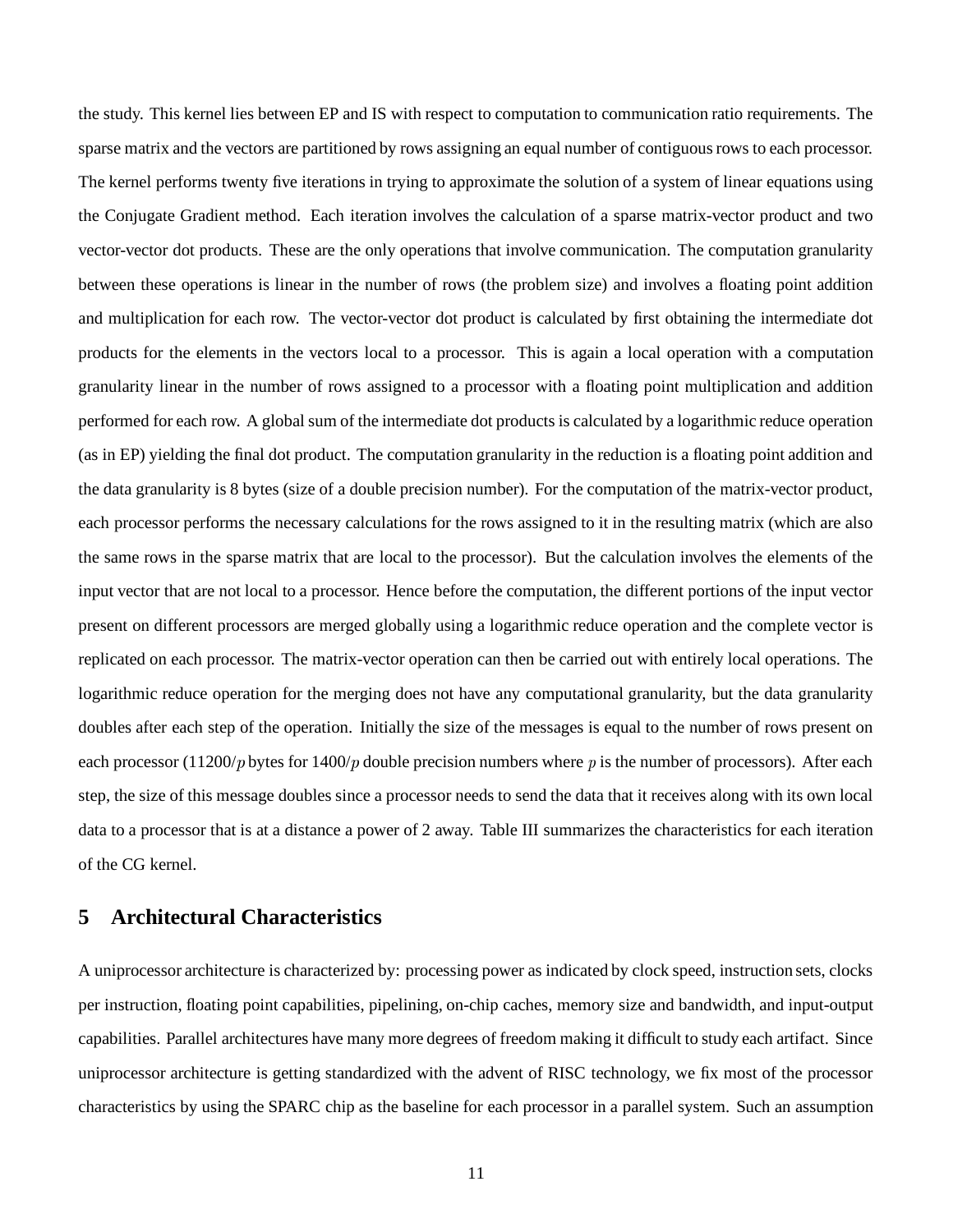enables usto make a fair comparison of the relative merits of the interesting parallel architectural characteristics across different platforms. Input-output characteristics are beyond the purview of this study.

To illustrate the top-down approach, we use two message-passing architectures with different interconnection topologies: the *bus* and the *binary hypercube*. The bus platform consists of a number of nodes that are connected by a single 64-bit wide bus. Each processor in a node consists of a SPARC processor with local memory. The bus is an asynchronous Sequent-like bus (split transaction) with a cycle time of 150 nanoseconds. The cube platform closely resembles an iPSC/860 in terms of its communication capabilities and uses the  $e$ -cube routing algorithm. The nodes are connected by serial links with a bandwidth of 2.8 MBytes/sec in a binary hypercube topology. Message transmission uses a circuit-switched wormhole routing strategy. We have chosen these two platforms because they provide very different communication characteristics. The bus provides a much higher bandwidth compared to a single link of the cube, but the latter is expected to provide more contention free transmission due to its multiple links. The software overhead incurred is 100 microseconds per message which is keeping in trend with existing message-passing machines.

Both platforms provide an identical message-passing interface to the programmer. They support blocking and non-blocking modes of message transfer. The semantics of these modes are the same as those available on an iPSC/860 [12]. A blocking send blocks the sender until the message has left the sending buffer. Such a send does not necessarily imply that the message has reached the destination processor or even entered the network. A blocking receive blocks until the message from a corresponding send is completely in the receiving buffer. A non-blocking send does not guarantee that the message has even left the user buffer and a non-blocking receive returns immediately to the user program even if the message has not been received.

Many message-passing parallel programs are easier to write if the underlying system provides *typed*-messages and selective blocking on *typed*-messages. Typed-messages make it easier to order messages instead of leaving the burden to the programmer. Both our platforms support this elegant facility. On a message receive, the processor picks up messages from its mailbox and queues them up until it finds a message of the type that it needs.

## **6 Performance Results**

The simulations have been carried out for the execution of the three NAS kernels on the two message-passing platforms. We report results for two different processor speeds, one at the native SPARC speed and the second at 10 times the native SPARC speed. Since the main focus of this paper is an approach to scalability study, we have not dwelled on the scalability of parallel systems with respect to specific architectural artifacts to any great extent in this paper.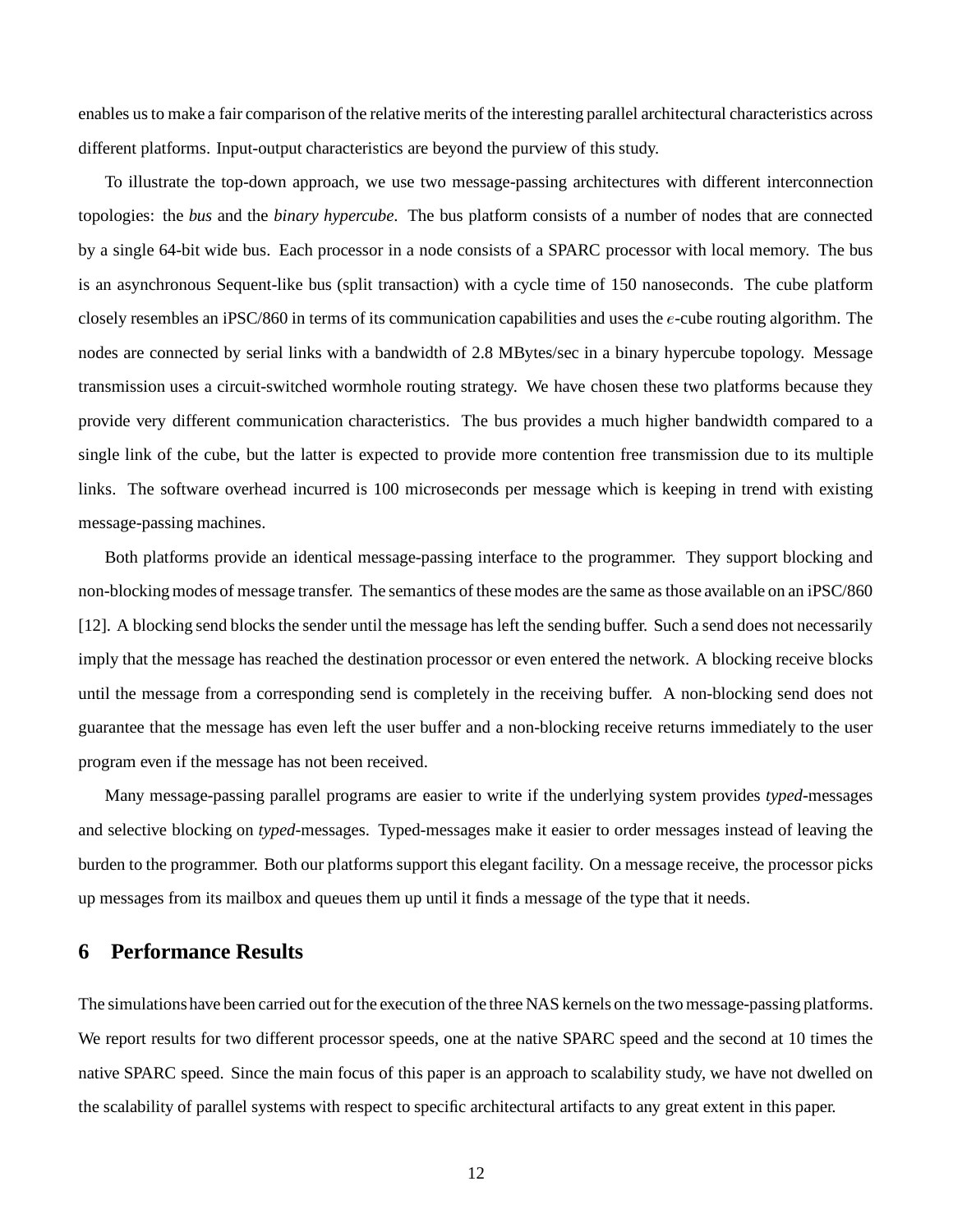Figures 3, 4 and 5 show the speedups of the three NAS kernels on the two hardware platforms. The curves labeled "ideal" in these Figures have been calculated using the ideal time given by SPASM. The curves show the maximum possible speedup that can be obtained for the given parallel program (a purely algorithmic characteristic). As explained by the characteristics of these kernels in section 4, the "ideal" curve is observed to be almost linear for the EP kernel (Figure 3) and close to linear for the CG kernel (Figure 5) up to 64 processors. For the IS kernel (Figure 4) with the given problem size, the work imbalance in the program dominates, yielding maximum performance at around 30 processors. Further increase in number of processors results in a slowdown. The architectural overheads arise due to communication in the problem and result in a deviation from the algorithmically predicted speedup curve (labeled "ideal"). EP has a high computation to communication ratio thus yielding speedup curve (for both bus and cube) close to the ideal speedup with the processor running at SPARC speed  $(1X)$ . CG is more communication bound showing speedup curves that are significantly worse than the ideal speedup curve. The deviations from the ideal curve for IS lie between that for EP and CG. For this problem, the speedup curves are limited more by the algorithm than by the architectural overheads. Increasing the processing speed to 10 times the SPARC speed (10X), progressively reduces the computation to communication ratio for all kernels, thus yielding worse speedup curves (see corresponding 1X and 10X curves in Figures 3, 4 and 5). The EP kernel, which uses short messages (4 bytes) for its prefix computations, shows practically no difference in speedups between the bus and cube platforms. On the other hand, the poor point-to-point bandwidth of the cube compared to the bus plays an important role in degrading the performance of the other two kernels which send messages of larger lengths (see Bus 1X and Cube 1X curves in Figures 3 and 4).

Figures 6, 7, and 8 show the latency overhead of the architecture on the respective kernels with the processor running at the native SPARC speed. These curves have been drawn for the processor that observes the maximum latency in each case. In all the kernels, the network latency  $(f_l(p))$  of a processor is almost identical to the latency overhead function  $(f_L(p))$  observed by a processor indicating that there is minimal overlap of computation with communication. The communication in all three kernels occurs only in the logarithmic reduce operations. The difference between them is in the size of messages exchanged in this operation and the bandwidth of the interconnect. Since the number of messages received by a processor grows logarithmically with the number of processors, all curves show a logarithmic behavior. The curves for latencies on the bus and the cube (see Figure 6) are almost identical for EP. This is due to the short messages (4 bytes) used by EP for its data exchanges. The software overhead of 100 microseconds per message on both platforms is the more dominating factor obviating the difference in the two hardware bandwidths. On the other hand, for IS and CG which send longer messages, there is a considerable disparity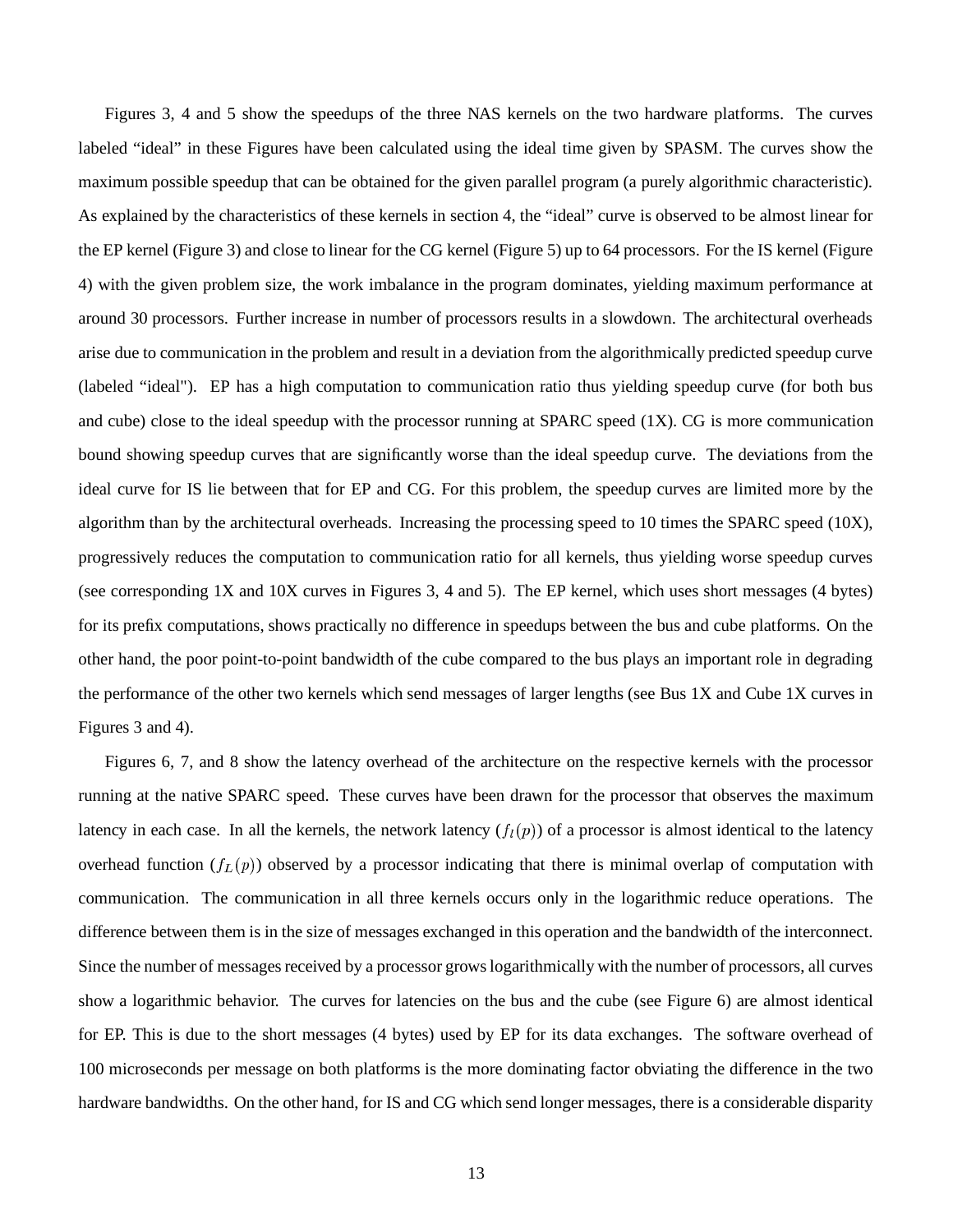between the bus and cube for network latency (see Figures 7 and 8).

Figures 9, 10 and 11 show the contention overhead of the architectures for the respective kernels with the processor running at the native SPARC speed. A logarithmic reduce operation exchanges messages between processors that are separated by a distance that is a power of two. Such an operation can be elegantly mapped on the cube to be entirely contention free. On the other hand, all the messages have to be sequentially handled on the bus giving rise to growing contention with increasing number of processors. As with latency, the network contention curves  $(f_c(p))$  and the contention overhead curves  $(f_C(p))$  are almost identical for the three kernels. There is negligible hiding of contention due to overlap of computation with communication. Only IS exhibits any hidden contention for the 64 processor case (around 5% of the overall contention). The shape of the curves shows that the contention overhead on the bus grows faster than linear for all three kernels. Latency, which is a logarithmically growing function, is soon overtaken by the faster than linear growing contention function (at around 40 processors for IS and at around 12 processors for CG).

Figures 12, 13 and 14 show the breakup of times due to algorithmic and interaction overheads for the three kernels on the bus. Figures 15, 16 and 17 depict the same information for the cube. The timingsshown are for a representative processor which executes the workload that is characteristic of the specific kernel. Note that this may not necessarily be the one that takes the longest time nor the one that experiences the maximum overheads. It is the processor that spends maximum time for computation among all the parallel processors. For EP, the overheads are marginal and the bulk of the time is largely due to computation in the algorithm. For the other two kernels on the bus, contention becomes a bigger problem than latency with increasing number of processors as explained earlier. For large number of processors, a considerable wait time is seen. The kernels consist of computation phases and communication phases. All the computation phases are load balanced among the processors and they arrive at a communication phase around the same time. The work-imbalance overhead  $(W_w)$  is mainly due to the logarithmic reduce operation where the number of processors participating is halved at each step. This intuitively suggests that the most of the wait time is due to latency ( $W_l$ ) and contention ( $W_c$ ) incurred in previous messages. The measurements (see Tables IV and V) confirm this intuition. These measurements are for 64-node bus and cube systems for all three kernels.

Figures 12, 13 and 14 also show the relative impact of latency and contention overhead functions on performance. For smaller number of processors, latency is a more dominant factor than contention in limiting performance. But as mentioned earlier, the latency growslogarithmically (because of the structure of the algorithms) and issoon superseded by the faster than linear growing contention overhead function. This transition occurs at around 40 processors for IS and at around 12 processors for CG on the bus platform. Latency and contention overheads have very little effect on the performance of EP.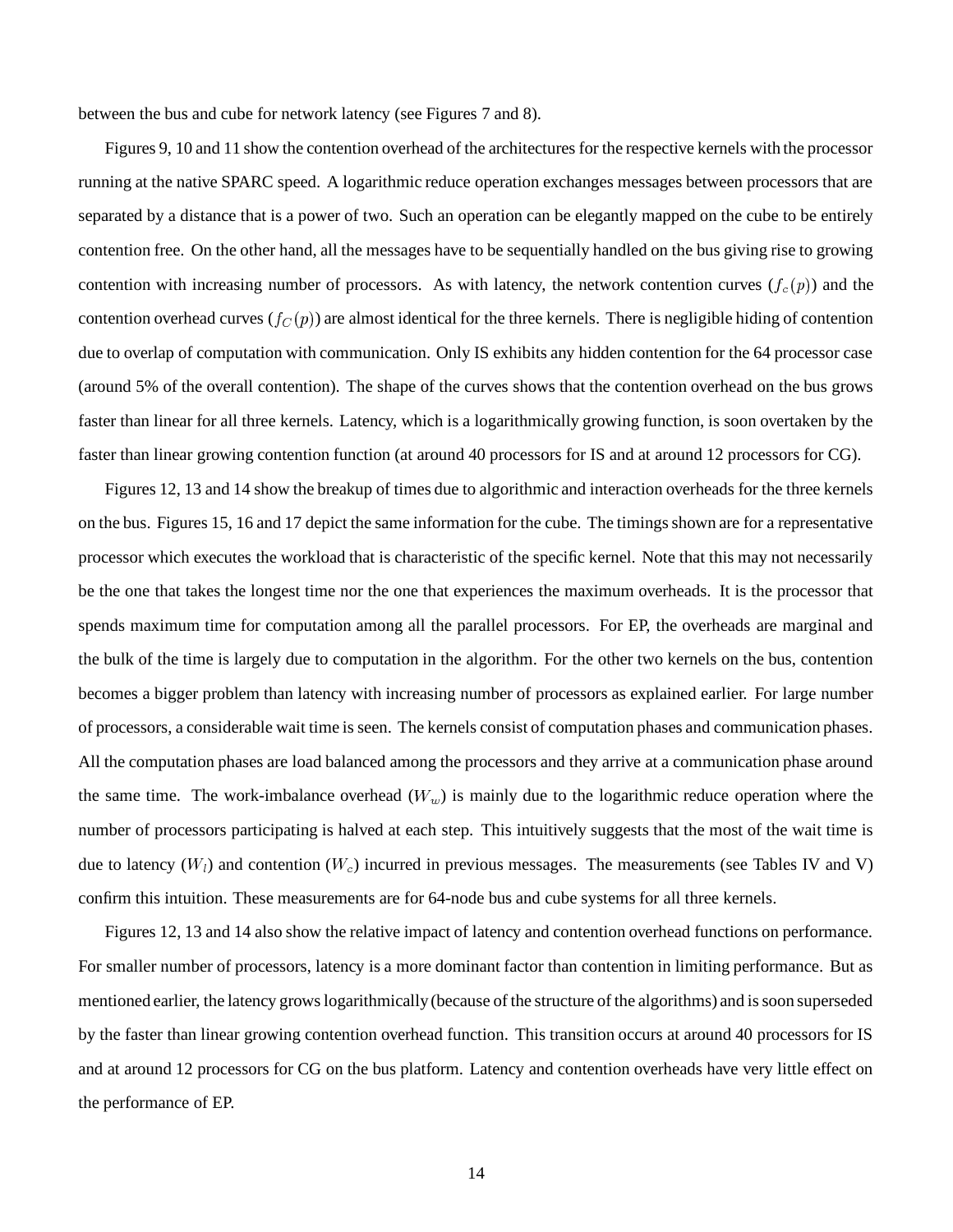To understand the effect of varying the bus bandwidth on the contention overhead function, we simulate a 64-node bus platform for the three kernels and vary the cycle time of the bus. Figure 18 showsthe result of thissimulation. The overheads are given in seconds for CG, in milliseconds for IS and in microseconds for EP. An interesting observation from this graph is that the contention overhead seen by a processor increases linearly with an increase in the bus cycle time. The contention overhead is affected the least for CG even though the net contention seen by a processor is the maximum of the three kernels (see Figure 18). IS exhibits the maximum change in contention overhead while EP falls in between.

#### **6.1 Validation**

We validate our simulation by executing the kernels on comparable parallel machines, and present sample validation results in this subsection. Figures 19, 20 and 21 compare the execution times for the EP, IS and CG kernels respectively on an iPSC/860 and on SPASM simulating an iPSC/860. The curves are identical for EP while there is around a 10-15% deviation for CG and around 15-20% deviation for IS. However, the shapes of the real and simulated curves are very similar indicating that trends predicted by the simulation are accurate within a constant factor. The deviation is largely due to inaccuracies in our estimation of the time taken for execution of the processor instruction streams. As mentioned in section 3, we use the special (simulated) instructions to update the simulation clock of a processor for the instructions that are executed at the speed of the native processor. If we are to use UNIX system calls to measure this time interval, then we are limited by the least count of the UNIX timers. The least count of the UNIX timer calls on the SPARCstation is in milliseconds and this can severely impact our measurements. Hence, we have resorted to calculating these time quanta manually and introducing the appropriate instrumentation code in our source programs. These manual measurements may have contributed to the inaccuracies in the estimation. We propose to use the augmentation technique used in other similar simulation studies [5, 7] to overcome these inaccuracies.

## **7 Scalability Implications**

In this section we illustrate how the top-down approach, in particular the overhead functions defined by the simulator, can be used for drawing conclusions regarding the scalability of a parallel system. It should be noted that these scalability projections are purely in the context of the specific algorithm-architecture pairs. For each of the three kernels, we discuss how the overhead functions are expected to grow with system size (both the number of processors as well as the problem size) based on the datapoints collected using the simulator. The computation time and the overhead functions are determined by interpolating these datapoints for each kernel. In reality, these functions are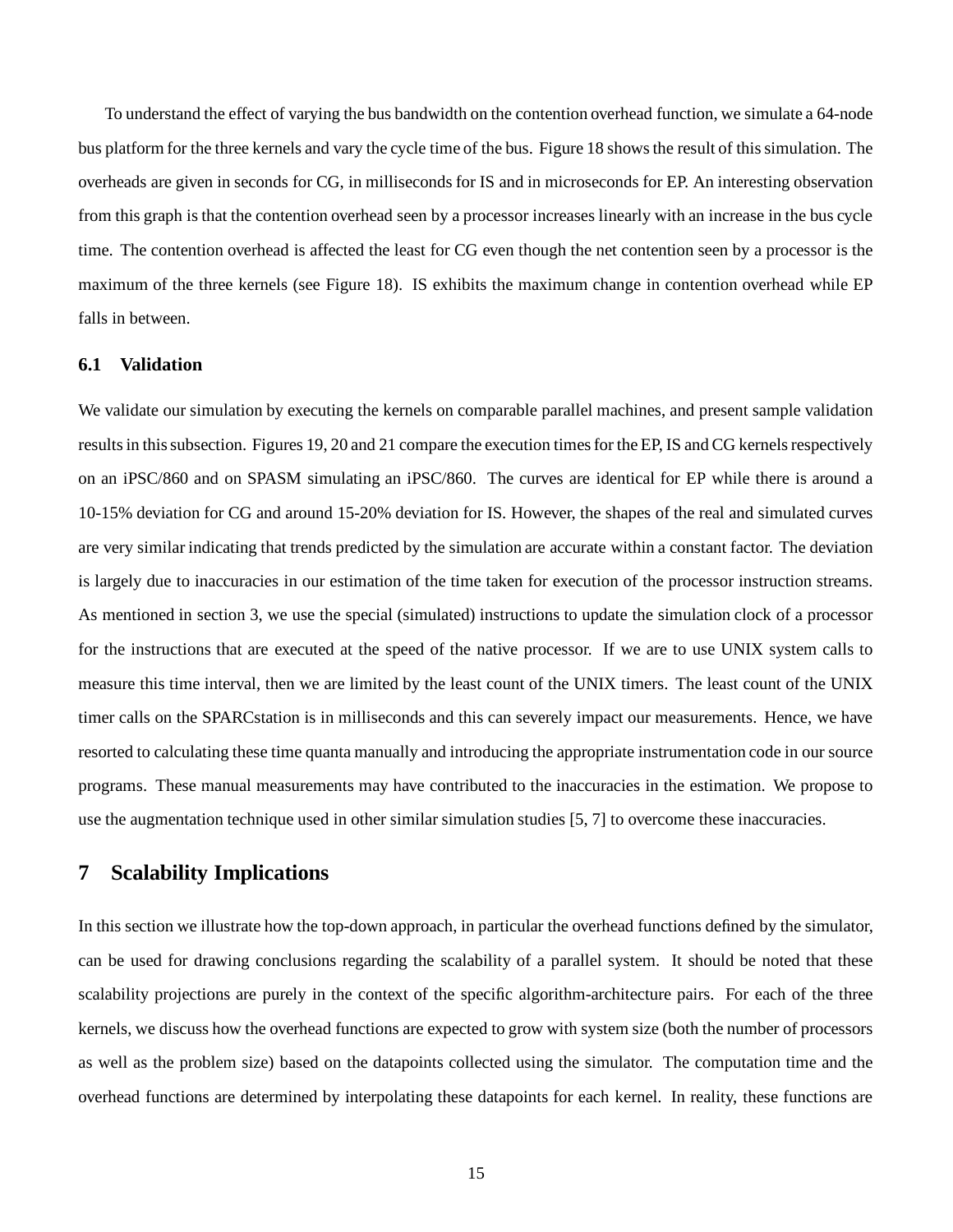dependent on all aspects of a parallel system. However, for the sake of simplicity of analysis we express these as functions of the number of processors in the parallel system. The coefficients of these functions are constants for a given problem size and a given set of system parameters (such as link bandwidth).

### **7.1 EP Kernel**

Table VI gives the computation time and the overhead functions for the EP kernel. Based on these functions, we can make the following observations:

- The computation time scales down linearly with the number of processors. In addition, it outweighs all the overheads and hence is the dominant factor in the execution time as can be seen from the coefficients associated with these functions.
- Since the communication is confined to the logarithmic global sum operation, the latency overhead grows logarithmically with the number of processors. The coefficients for the latency overhead on the bus and cube are the same since EP uses small sized messages (4 bytes) for this operation.
- On the cube, there is no contention overhead for the logarithmic communication operation while it grows linearly with the number of processors on the bus. However, the associated coefficient is so small that its effect is negligible in absolute terms as well as relative to the latency overhead. The contention overhead becomes dominant compared to the latency only beyond several thousand processors.
- As is shown in Tables IV and V, the wait time is more dependent on the latency overhead than contention for this kernel, thus growing logarithmically with system size.

From these observations, we can conclude that the bus and cube systems scale well with the number of processors for the EP kernel. Even for a relatively small problem size (64K in this case), it would take nearly a 1000 processors for the overheads to start dominating. While an increase in the problem size would increase the coefficient associated with the computation time, it does not have any effect on the coefficients of the other overhead functions. Therefore the bus and cube systems scale well with the problem size as well for this kernel.

#### **7.2 IS Kernel**

Table VII gives the computation time and the overhead functions for the IS kernel. Based on these functions, we can make the following observations: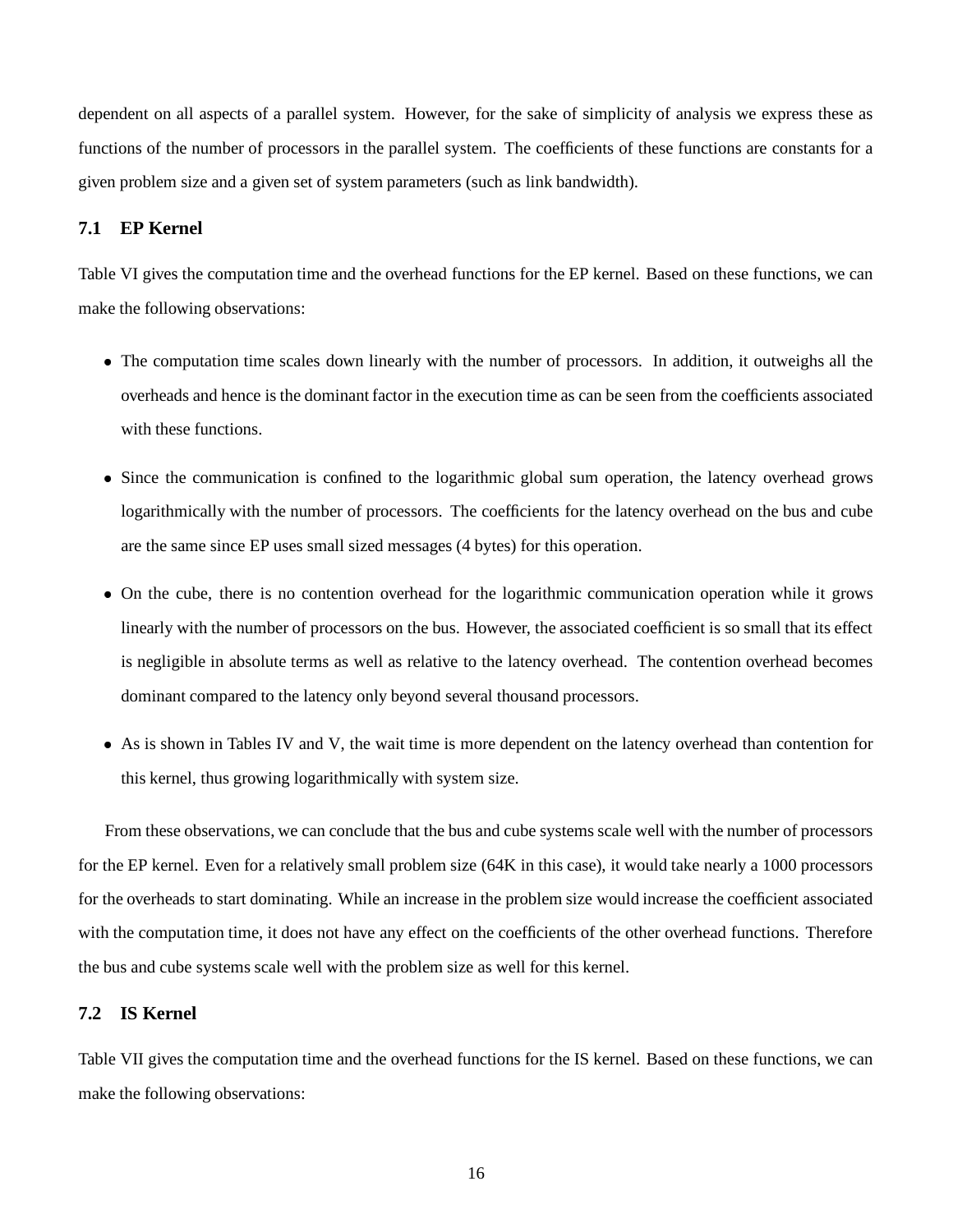- In the ideal execution of the IS kernel, the computation time scales down logarithmically with the number of processors.
- As with EP, the latency overhead function is logarithmic for IS. The difference being that the coefficients for this function are different for the bus and the cube. Since the individual link bandwidths on the cube are lower than the bus bandwidth, the longer messages used by IS incur a larger latency on the cube.
- The logarithmic communication does not incur any contention on the cube. But on the bus, the contention grows quadratically with the number of processors and exceeds the latency overhead beyond 40 processors.
- The wait time on the cube is purely dependent on the latency overhead (Table V) and is thus logarithmic. On the other hand, the wait time on the bus depends on the latency and contention overheads (Table IV) and the resulting function thus lies in between these two overhead functions.

From the above observations, we can conclude that the bus and cube systems are not scalable with respect to the IS kernel. For the bus system, the contention function (being quadratic) starts dominating the computation time with increasing system size. On the cube, despite the lack of contention, the coefficient associated with the latency overhead is significant compared to that associated with the computation time and becomes the limiting factor with increasing number of processors.

An increase in the problem size will increase the coefficients associated with the computation time as well as the latency overhead (since the messages in IS are dependent on the problem size). For the bus system, Figure 18 indicates that the contention increases linearly with the link latency. Therefore, increasing the problem size is likely to make both the cube and the bus systems less scalable for this kernel.

## **7.3 CG Kernel**

Table VIII gives the computation time and the overhead functions for the CG kernel. Based on these functions, we can make the following observations:

- The computation time scales down linearly with the number of processors.
- As with the previous two kernels, the latency overhead is logarithmic in the number of processors.
- The contention overhead on the bus increases linearly with the number of processors and becomes the limiting factor beyond 10 processors. On the cube, contention is non-existent.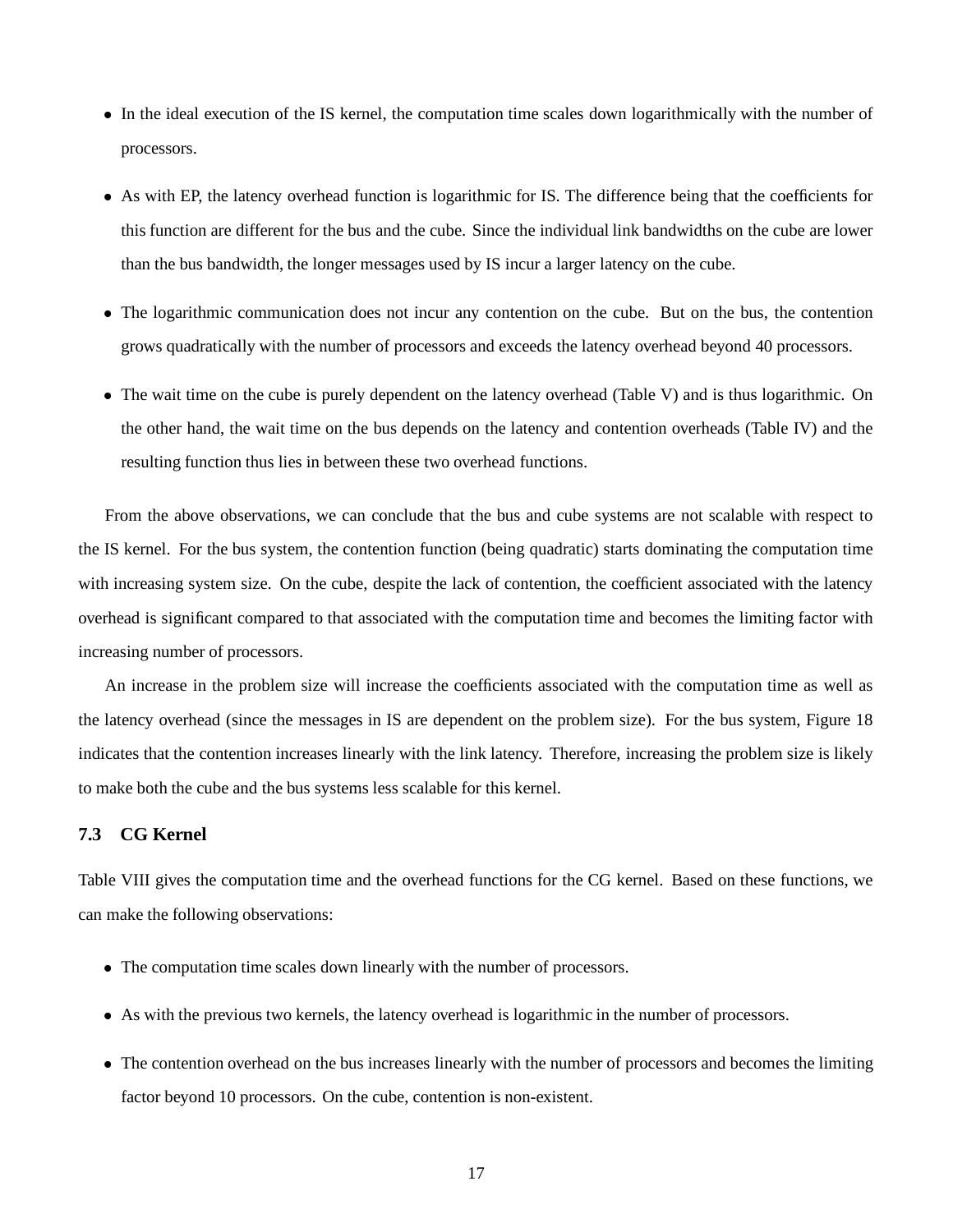The wait time on the cube is a logarithmic function (since there is no contention), while it is a linear function on the bus (since contention dominates latency in this case).

Even though the computation time for the CG kernel scales down linearly with the number of processors, the hardware overheads limit the scalability of this parallel system. However, increasing the problem size has a favorable impact on scalability of this kernel for both platforms. While the coefficient associated with the computation time increases quadratically with the problem size, those associated with latency and contention are likely to grow only linearly. Therefore, increasing the problem size is likely to make both the cube and the bus systems more scalable for this kernel.

### **8 Concluding Remarks**

We have proposed a top-down approach to separate and quantify the different overheads in a parallel system that limit its scalability. We have used a combination of execution-driven simulation and experimentation to implement this approach. We use experimentation to understand the performance implications of real applications on real architectures, and to identify interesting kernels occurring in such applications. The kernels are then used in our simulation to separate the different overheads that cause non-ideal behavior. We have developed a simulation platform (SPASM) to conduct thisstudy. SPASM provides an elegant way of isolating the algorithmic overhead and interaction overhead in a parallel system, and further separating them into their respective components. We illustrated our approach by simulating the NAS parallel kernels on a bus-based and a hypercube-based message-passing platform on SPASM, and isolated the algorithmic effects such as serial and work-imbalance overheads and the interaction effects such as latency and contention.

## **9 Future Work**

Currently, we are limited by the resource constraints inherent in sequential simulation for simulating large parallel systems. We are exploring the viability of both conservative and optimistic methods of parallel simulation on different hardware platforms for overcoming this limitation. There are several interesting directions for extending this work. One is to identify and quantify other overheads in a parallel system such as scheduling, synchronization, and caching. Another direction is to include a wider range of hardware platforms and a broader application domain.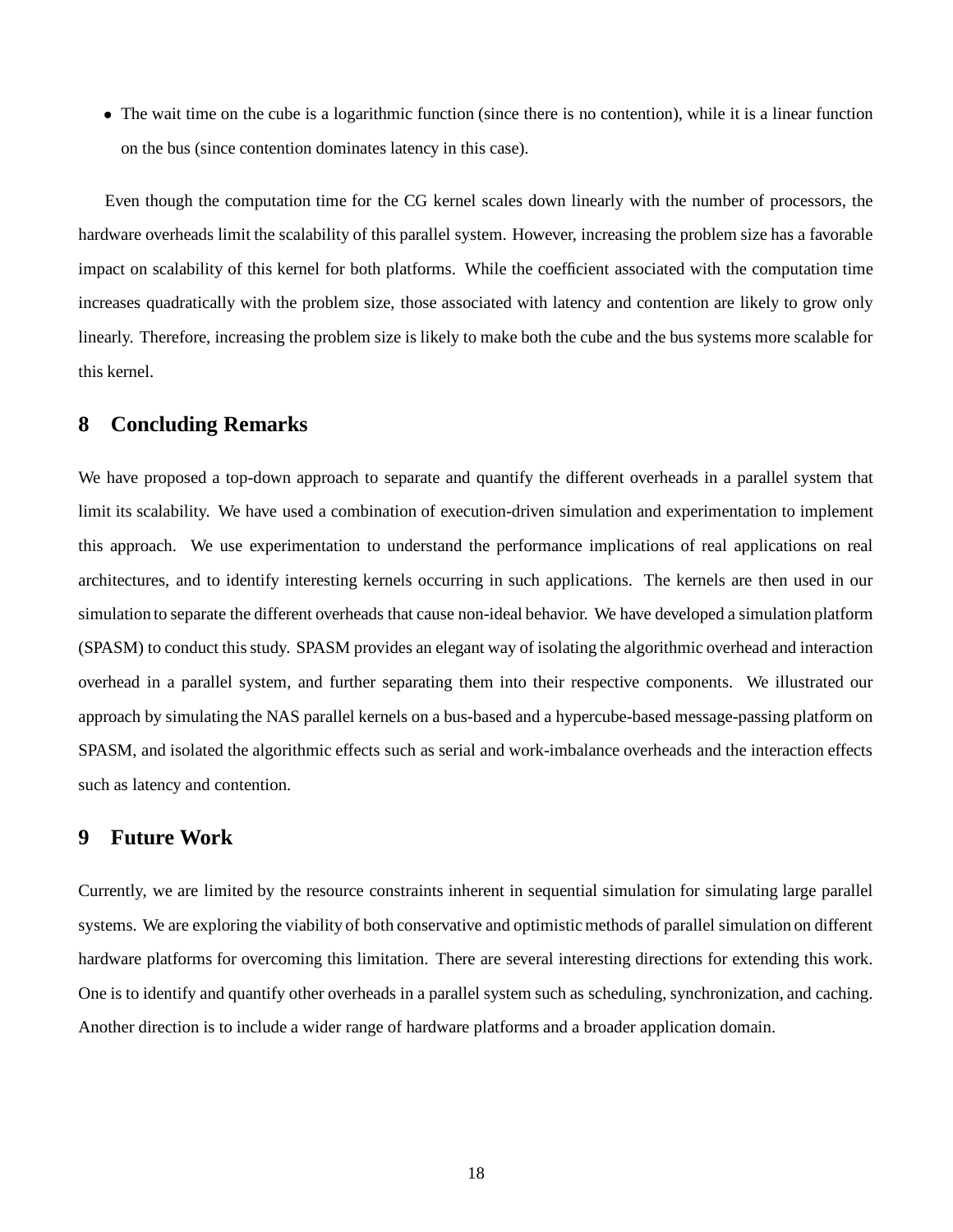## **Acknowledgements**

The authors would like to thank the anonymous referees for their comments, which helped us put the results of this work in the proper perspective in addition to improving the quality of the presentation.

## **References**

- [1] A. Agarwal. Limits on Interconnection Network Performance. *IEEE Transactions on Parallel and Distributed Systems*, 2(4):398–412, October 1991.
- [2] G. M. Amdahl. Validity of the Single Processor Approach to achieving Large Scale Computing Capabilities. In *Proceedings of the AFIPS Spring Joint Computer Conference*, pages 483–485, April 1967.
- [3] T. E. Anderson. The Performance of Spin Lock Alternatives for Shared-Memory Multiprocessors. *IEEE Transactions on Parallel and Distributed Systems*, 1(1):6–16, January 1990.
- [4] D.Bailey et al. The NAS ParallelBenchmarks. *International Journal of Supercomputer Applications*, 5(3):63–73, 1991.
- [5] E. A. Brewer, C. N. Dellarocas, A. Colbrook, and W. E. Weihl. PROTEUS : A high-performance parallelarchitecture simulator. Technical Report MIT-LCS-TR-516, Massachusetts Institute of Technology, Cambridge, MA 02139, September 1991.
- [6] D. Chen, H. Su, and P. Yew. The Impact of Synchronization and Granularity on Parallel Systems. In *Proceedings of the 17th Annual International Symposium on Computer Architecture*, pages 239–248, 1990.
- [7] R. G. Covington, S. Madala, V. Mehta, J. R. Jump, and J. B. Sinclair. The Rice parallel processing testbed. In *Proceedings of the ACM SIGMETRICS 1988 Conference on Measurement and Modeling of Computer Systems*, pages 4–11, Santa Fe, NM, May 1988.
- [8] Z. Cvetanovic. The effects of problem partitioning, allocation, and granularity on the performance of multipleprocessor systems. *IEEE Transactions on Computer Systems*, 36(4):421–432, April 1987.
- [9] R. Cypher, A. Ho, S. Konstantinidou, and P. Messina. Architectural requirements of parallel scientific applications with explicit communication. In *Proceedings of the 20th Annual International Symposium on Computer Architecture*, pages 2–13, May 1993.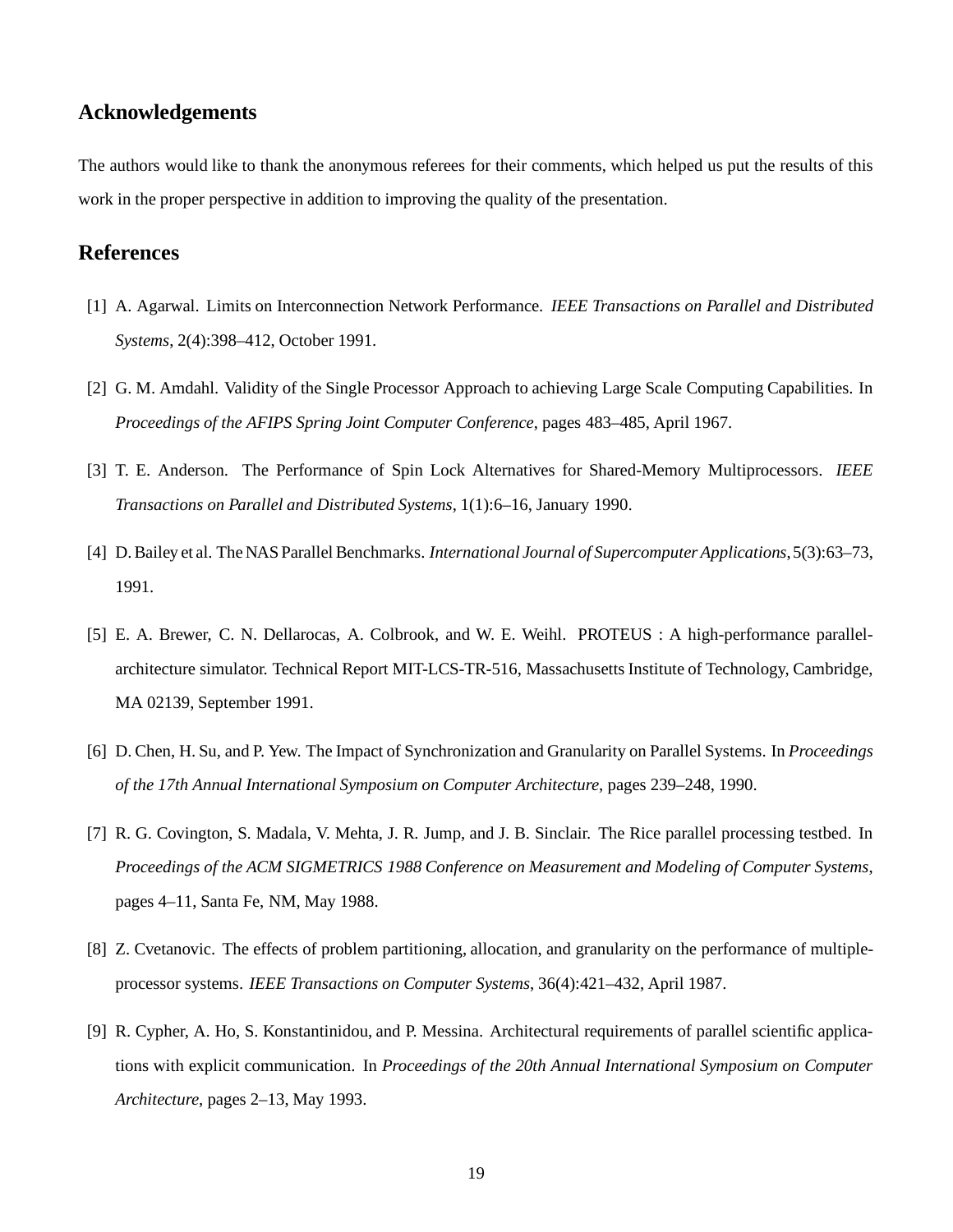- [10] S. J. Eggers and R. H. Katz. The Effect of Sharing on the Cache and Bus Performance of Parallel Programs. In *Proceedings of the Third International Conference on Architectural Support for Programming Languages and Operating Systems*, pages 257–270, Boston, Massachusetts, April 1989.
- [11] J. L. Gustafson, G. R. Montry, and R. E. Benner. Development of Parallel Methods for a 1024-node Hypercube. *SIAM Journal on Scientific and Statistical Computing*, 9(4):609–638, 1988.
- [12] Intel Corporation, Oregon. *Intel iPSC/2 and iPSC/860 User's Guide*, 1989.
- [13] L. H. Jamieson. Characterizing Parallel Algorithms. In L. H. Jamieson, D. B. Gannon, and R. J. Douglas, editors, *The Characteristics of Parallel Algorithms*, pages 65–100. MIT Press, 1987.
- [14] A. H. Karp and H. P. Flatt. Measuring Parallel processor Performance. *Communications of the ACM*, 33(5):539– 543, May 1990.
- [15] V. Kumar and V. N. Rao. Parallel Depth-First Search. *International Journal of Parallel Programming*, 16(6):501– 519, 1987.
- [16] H. T. Kung. The Structure of Parallel Algorithms. *Advances in Computers*, 19:65–112, 1980. Edited by Marshall C. Yovits and Published by Academic Press, New York.
- [17] S. Madala and J. B. Sinclair. Performance of Synchronous Parallel Algorithms with Regular Structures. *IEEE Transactions on Parallel and Distributed Systems*, 2(1):105–116, January 1991.
- [18] F. H. McMahon. The Livermore Fortran Kernels : A Computer Test of the Numerical Performance Range. Technical Report UCRL-53745, Lawrence Livermore National Laboratory, Livermore, CA, December 1986.
- [19] J. M. Mellor-Crummey and M. L. Scott. Algorithms for Scalable Synchronization on Shared-Memory Multiprocessors. *ACM Transactions on Computer Systems*, 9(1):21–65, February 1991.
- [20] J. H. Patel. Analysis of multiprocessors with private cache memories. *IEEE Transactions on Computer Systems*, 31(4):296–304, April 1982.
- [21] G. F. Pfister and V. A. Norton. Hot Spot Contention and Combining in Multistage Interconnection Networks. *IEEE Transactions on Computer Systems*, C-34(10):943–948, October 1985.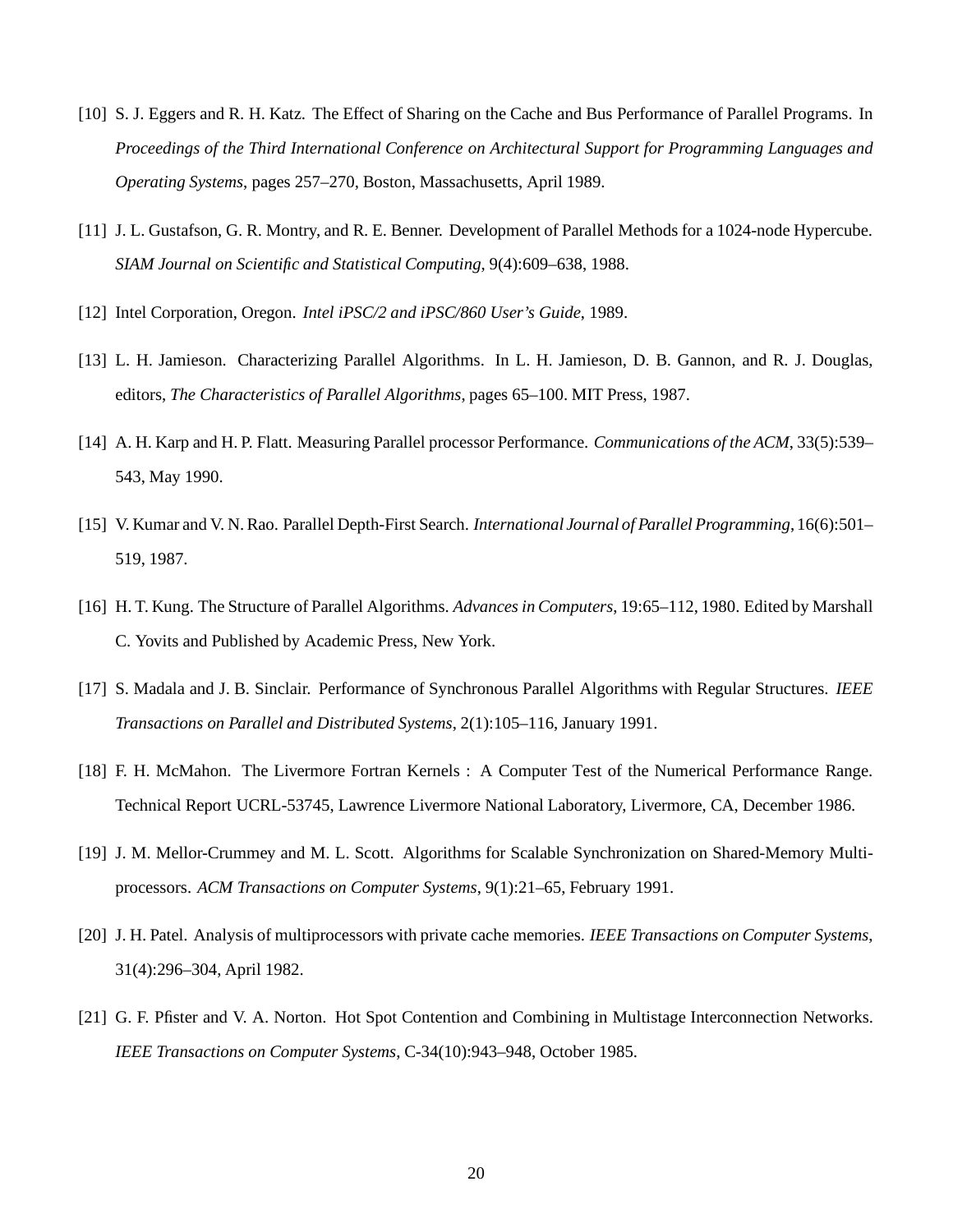- [22] S. K. Reinhardt et al. The Wisconsin Wind Tunnel : Virtual prototyping of parallel computers. In *Proceedings of the ACM SIGMETRICS 1993 Conference on Measurement and Modeling of Computer Systems*, pages 48–60, Santa Clara, CA, May 1993.
- [23] E. Rothberg, J. P. Singh, and A. Gupta. Working sets, cache sizes and node granularity issues for large-scale multiprocessors. In *Proceedings of the 20th Annual International Symposium on Computer Architecture*, pages 14–25, May 1993.
- [24] A. Sivasubramaniam, U. Ramachandran, and H. Venkateswaran. Message-Passing: Computational Model, Programming Paradigm, and Experimental Studies. Technical Report GIT-CC-91/11, College of Computing, Georgia Institute of Technology, February 1991.
- [25] A. Sivasubramaniam, G. Shah, J. Lee, U. Ramachandran, and H. Venkateswaran. Experimental Evaluation of Algorithmic Performance on Two Shared Memory Multiprocessors. In Norihisa Suzuki, editor, *Shared Memory Multiprocessing*, pages 81–107. MIT Press, 1992.
- [26] A. Sivasubramaniam, A. Singla, U. Ramachandran, and H. Venkateswaran. Machine Abstractions and Locality Issues in Studying Parallel Systems. Technical Report GIT-CC-93/63, College of Computing, Georgia Institute of Technology, October 1993.
- [27] A. Sivasubramaniam, A. Singla, U. Ramachandran, and H. Venkateswaran. An Approach to Scalability Study of Shared Memory Parallel Systems. In *Proceedings of the ACM SIGMETRICS 1994 Conference on Measurement and Modeling of Computer Systems*, 1994. To appear.
- [28] X-H. Sun and J. L. Gustafson. Towards a better Parallel Performance Metric. *Parallel Computing*, 17:1093–1109, 1991.
- [29] D. F. Vrsalovic, D. P. Siewiorek, Z. Z. Segall, and E. Gehringer. Performance Prediction and Calibration for a Class of Multiprocessors. *IEEE Transactions on Computer Systems*, 37(11):1353–1365, November 1988.
- [30] J. C. Wyllie. *The Complexity of Parallel Computations*. PhD thesis, Department of Computer Science, Cornell University, Ithaca, NY, 1979.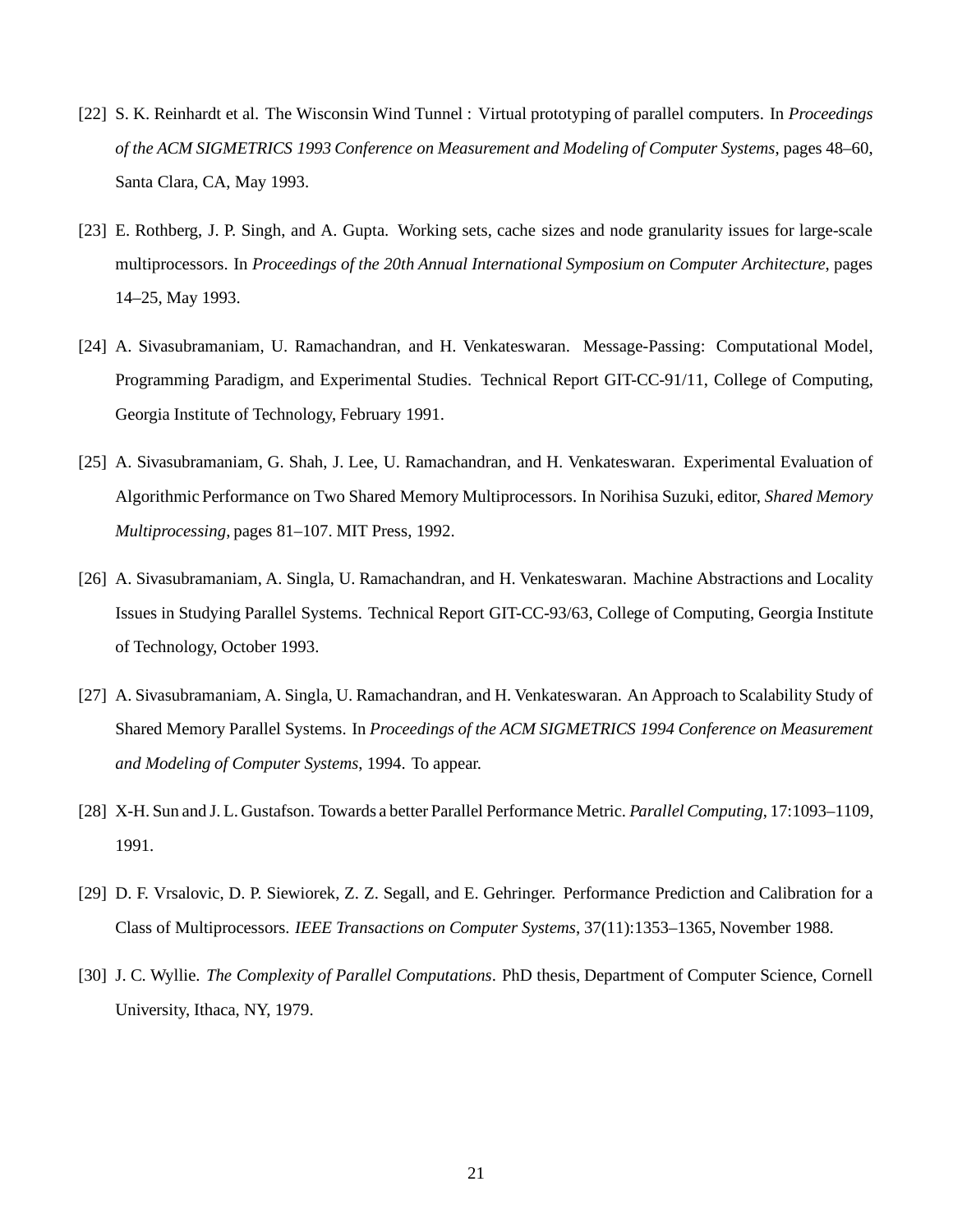| Phase Description        | Comp. Gran.      | Data Gran. |
|--------------------------|------------------|------------|
| Local Floating Pt. Opns. | Large            | N/A        |
| Global Sum               | Integer Addition | 4 bytes    |

Table I: Characteristics of EP

| Phase | Description          | Comp. Gran. | Data Gran. |
|-------|----------------------|-------------|------------|
|       | Local bucket updates | Small       | N/A        |
|       | Global bucket merge  | Small       | 8K bytes   |
|       | Local bucket updates | Small       | N/A        |

| Table II: Characteristics of IS |  |
|---------------------------------|--|
|---------------------------------|--|

| Phase          | Description                        | Comp. Gran.           | Data Gran.                  |
|----------------|------------------------------------|-----------------------|-----------------------------|
|                | Local Floating Pt. Opns            | Medium                | N/A                         |
| $\overline{2}$ | Matrix-Vector Product              |                       |                             |
|                | a) Global Vector Merge             | N/A                   | $(11200/p) * 2^i$ in step i |
|                | b) Local Matrix-Vector Product     | Medium                | N/A                         |
| 3              | Vector-vector dot product          |                       |                             |
|                | a) Local vector-vector dot product | Small                 | N/A                         |
|                | b) Global Sum                      | Floating Pt. Addition | 8 bytes                     |
| 4              | Local Floating Pt. Opns            | Medium                | N/A                         |
| 5              | same as phase 3                    |                       |                             |
| 6              | Local Floating Pt. Opns            | Medium                | N/A                         |

Table III: Characteristics of CG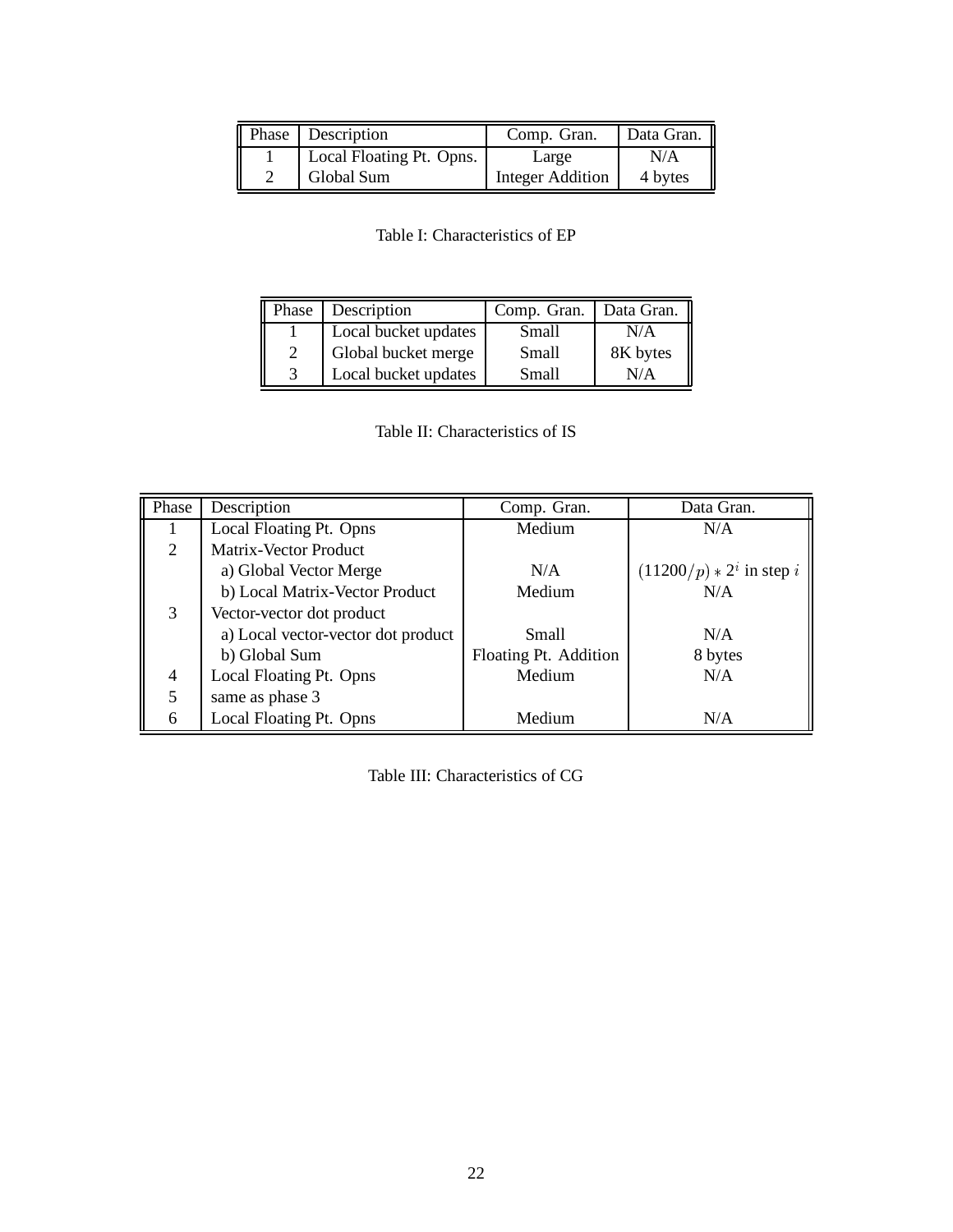| Kernel |         | W,     | W       |
|--------|---------|--------|---------|
| ЕP     | $0.0\%$ | 100.0% | $0.0\%$ |
| IS     | $0.0\%$ | 31.1%  | 68.9%   |
| CG     | $0.4\%$ | 34.4%  | 65.2%   |

Table IV: Wait Times on the Bus

| Kernel | $W_{w}$ | W,     | W.      |
|--------|---------|--------|---------|
| ЕP     | $0.0\%$ | 100.0% | $0.0\%$ |
| ΙS     | $0.0\%$ | 100.0% | 0.0%    |
| CG     | $0.2\%$ | 99.8%  | $0.0\%$ |

Table V: Wait Times on the Cube

| ЕP                    | Bus                    | Cube         |
|-----------------------|------------------------|--------------|
| Comp. Time<br>Latency | 3873/p                 | 3873/p       |
|                       | $1.1 \log p$           | $1.1 \log p$ |
| Contention            | $0.15 * 10^{-3}  p/2 $ |              |
| Wait                  | $\log p$               | $\log p$     |

Table VI: EP : Overhead Functions (in millisecs)

| IS         | Bus                | Cube                      |
|------------|--------------------|---------------------------|
| Comp. Time | $717/(1 + \log p)$ | $\sqrt{717}/(1 + \log p)$ |
| Latency    | $2.5 \log p$       | $28.9 \log p$             |
| Contention | $0.01 * p^2$       |                           |
| Wait       | $2.28 *  p/2 $     | $26 \log p$               |

Table VII: IS : Overhead Functions (in millisecs)

| CG         | Bus           | Cube          |
|------------|---------------|---------------|
| Comp. Time | 48146/p       | 48146/p       |
| Latency    | 65 $\log p$   | $500 \log p$  |
| Contention | $45 *  p/2 $  |               |
| Wait       | $75*$<br> p/2 | $1400 \log p$ |

Table VIII: CG : Overhead Functions (in millisecs)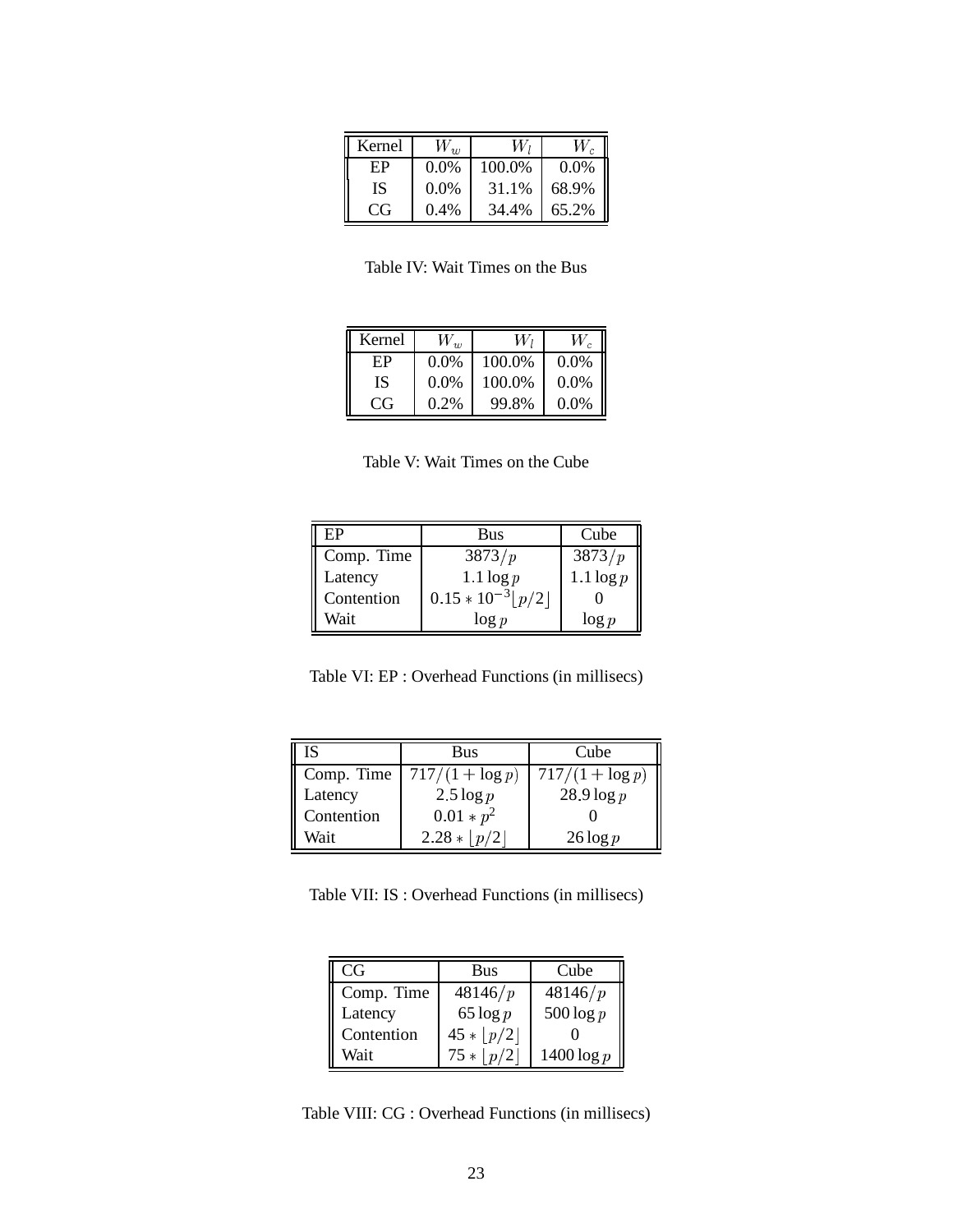

Processors

Figure 1: Top-down Approach to Scalability Study



Figure 2: Architecture of SPASM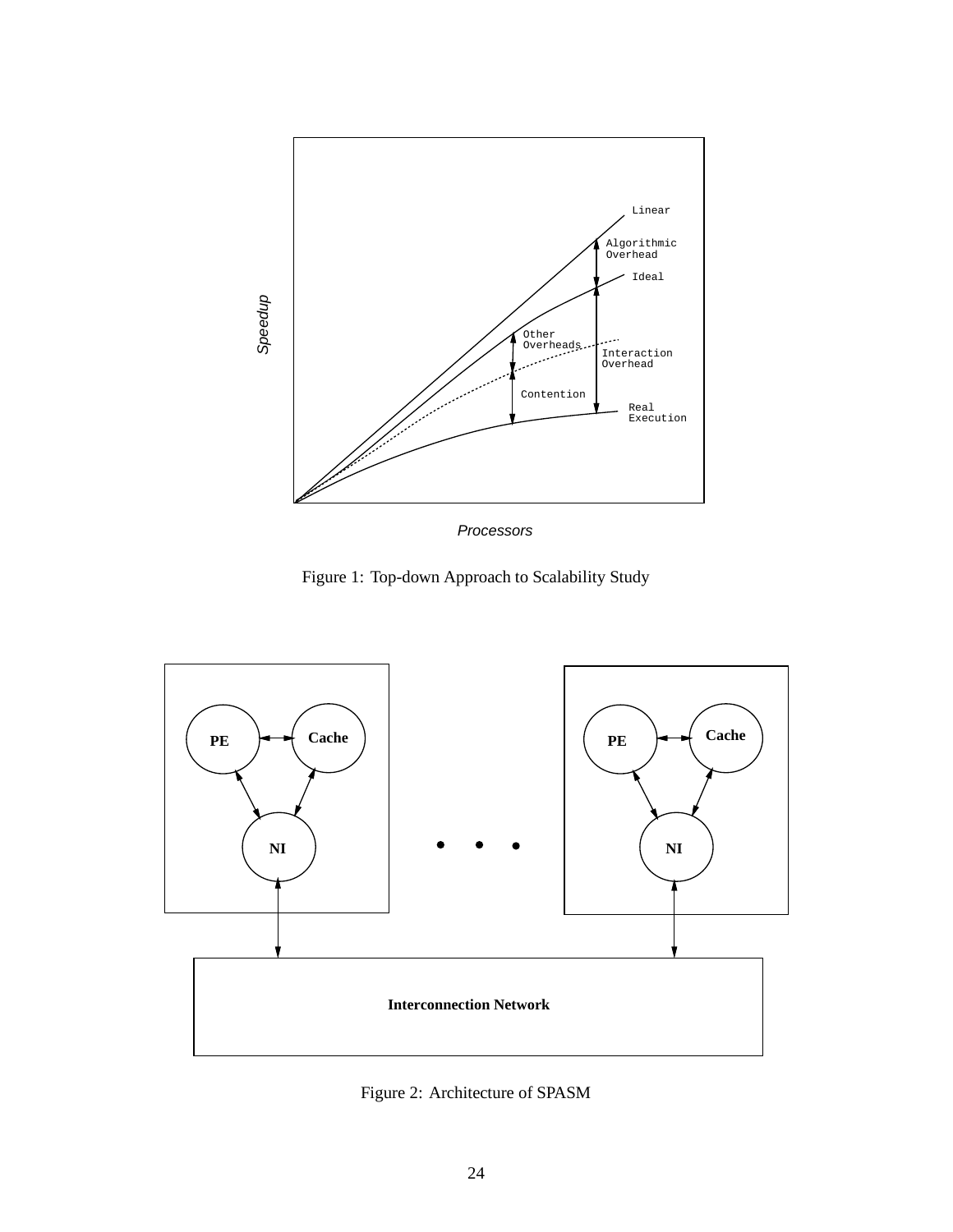

Figure 4: IS: Speedup

Figure 6: EP: Latency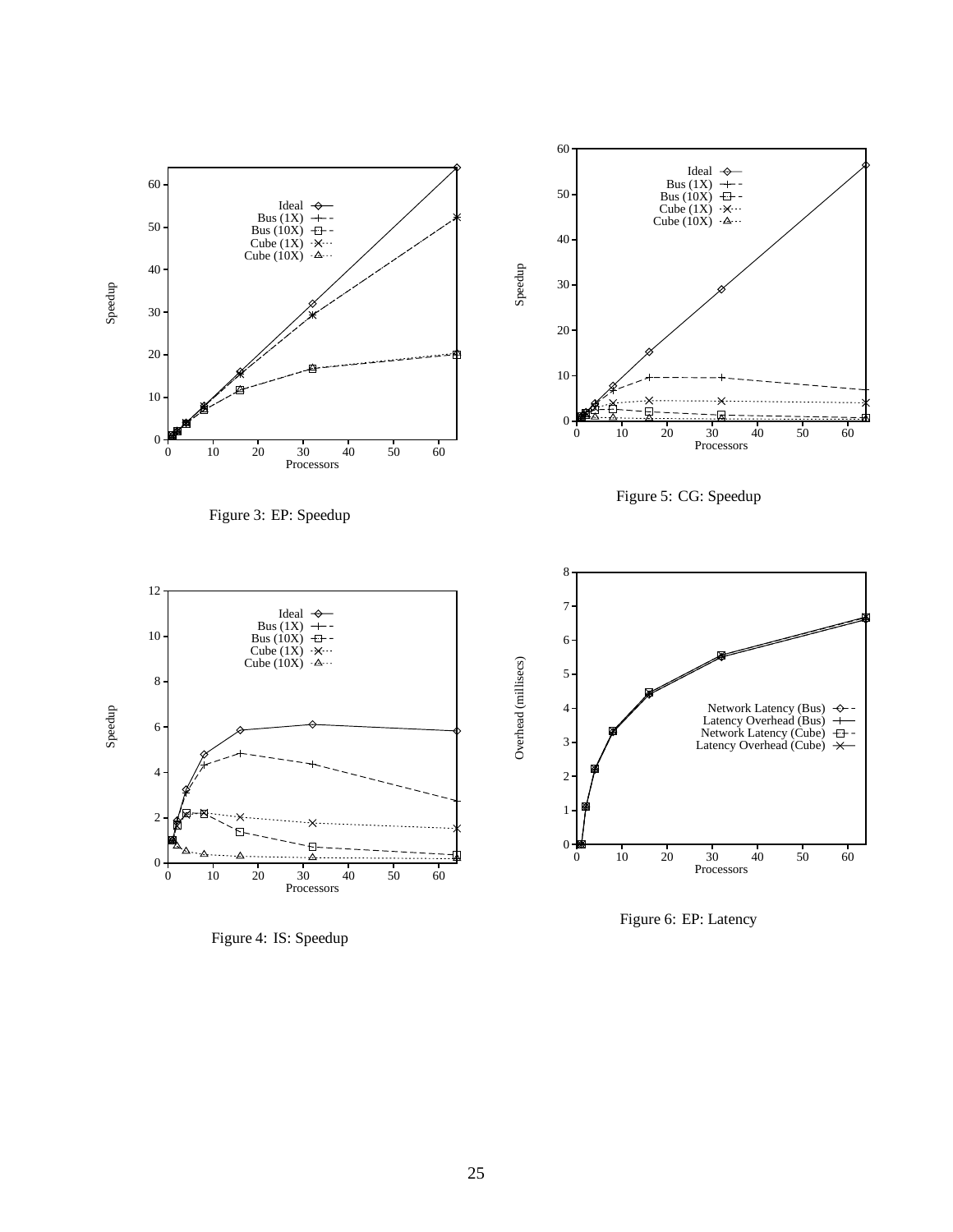

Figure 8: CG: Latency

Figure 10: IS: Contention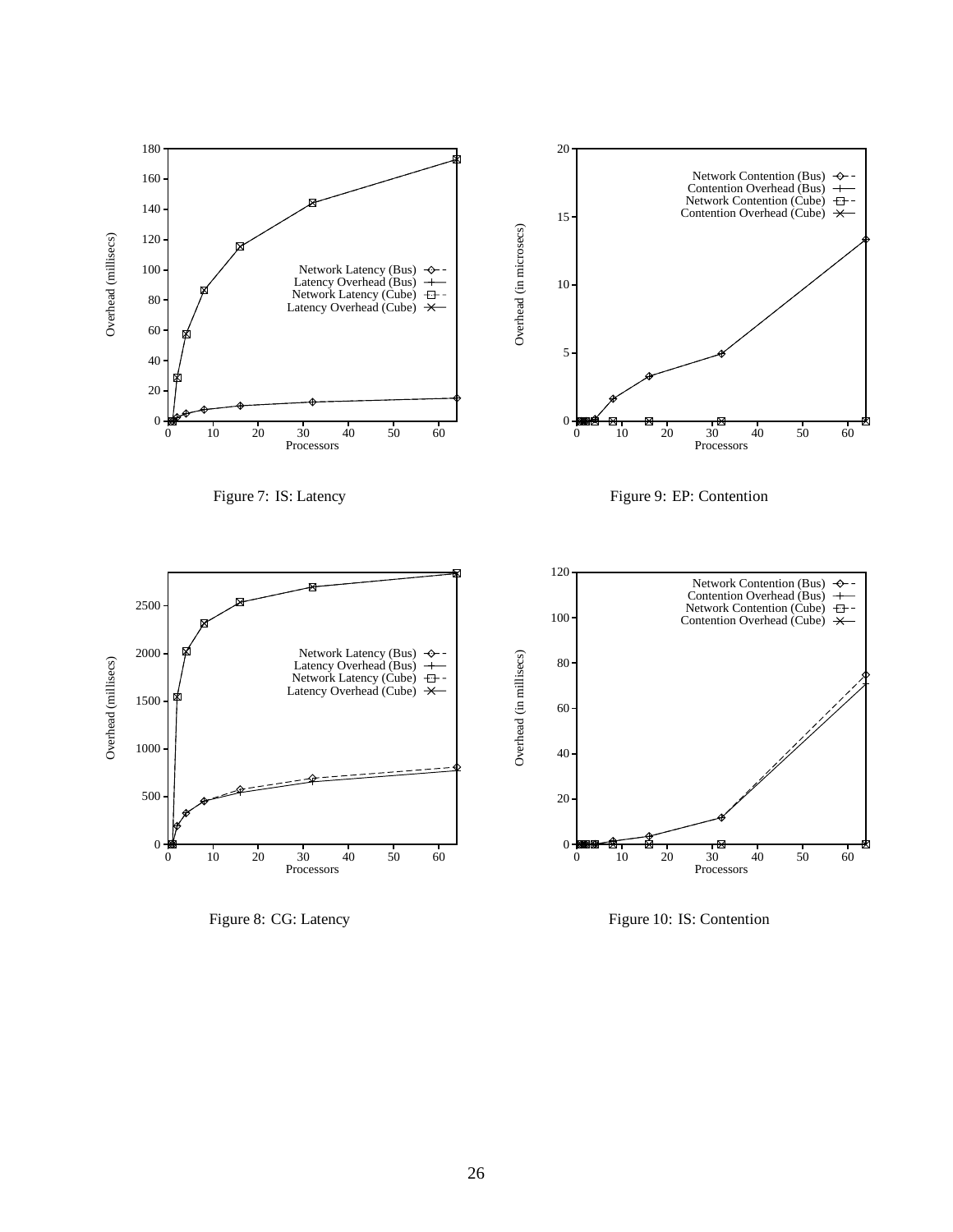

Figure 12: EP: Overheads on Bus

Figure 14: CG: Overheads on Bus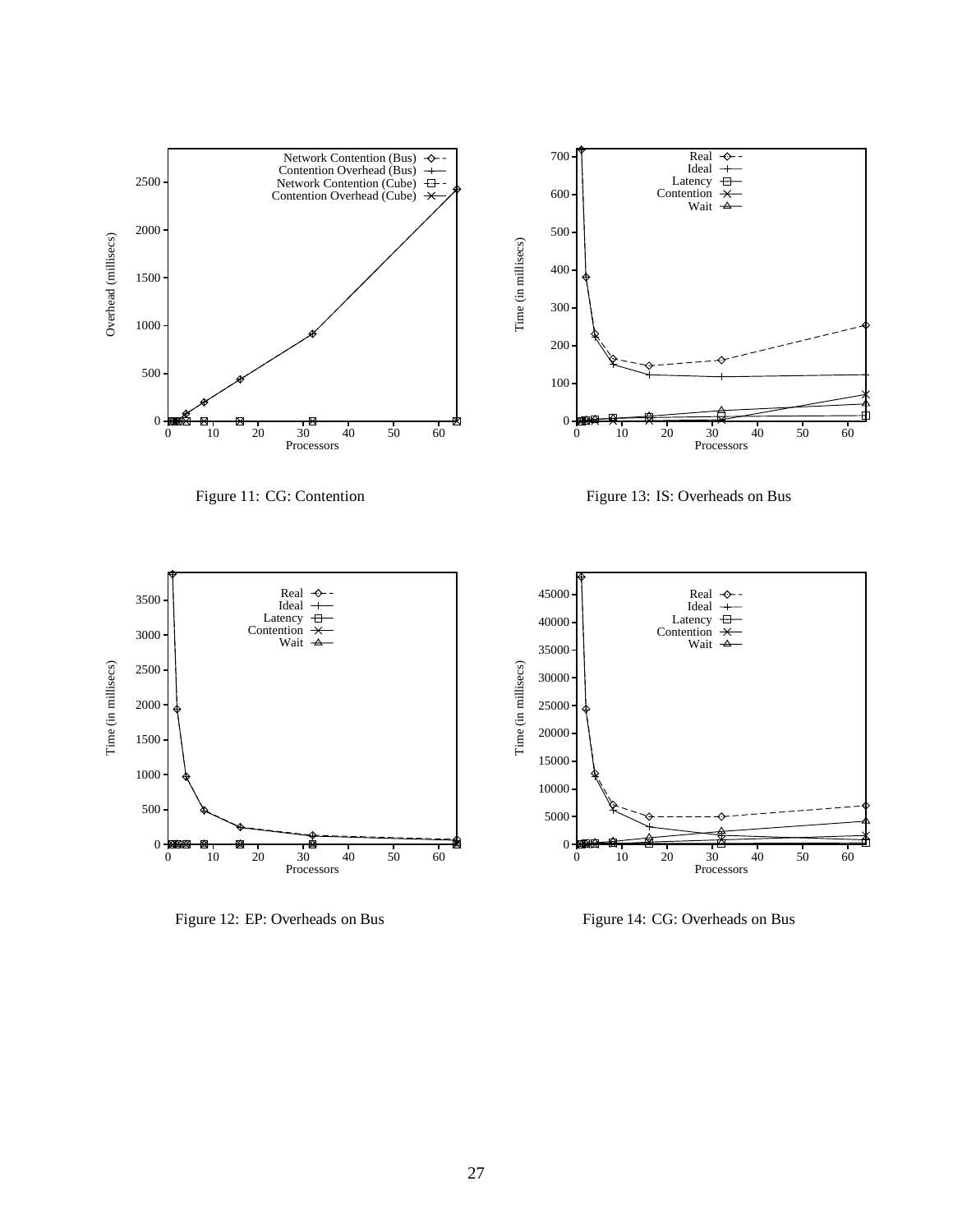

Figure 15: EP: Overheads on Cube

Figure 17: CG: Overheads on Cube



Figure 16: IS: Overheads on Cube



Figure 18: Effect of Bus Cycle Time on Contention (64 PEs)